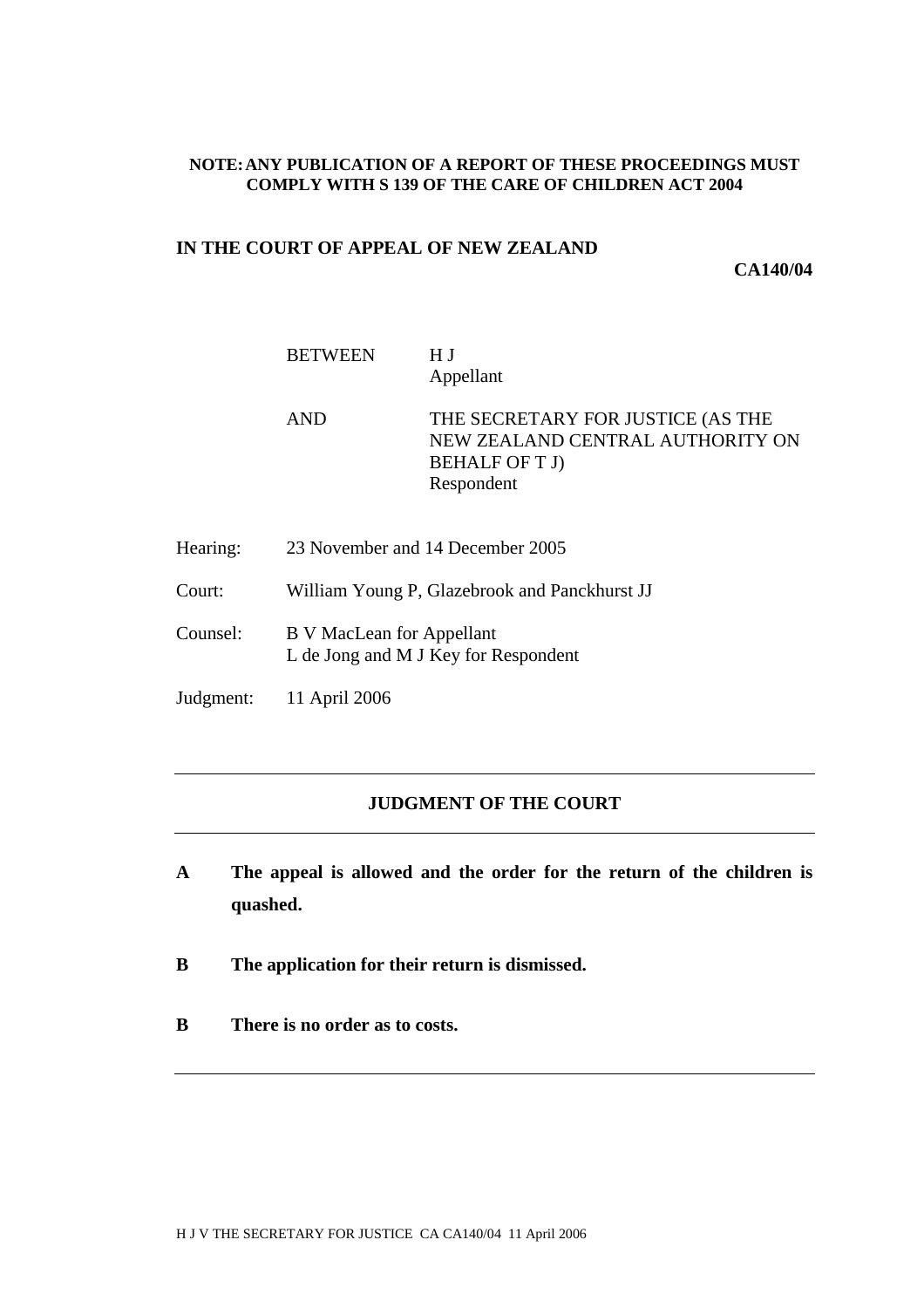| <b>Table of Contents</b> | Para No |  |
|--------------------------|---------|--|
|--------------------------|---------|--|

| ш<br> | n |
|-------|---|
|-------|---|

| <b>Introduction</b>                                                                                                                                                           | $[1]$                                    |
|-------------------------------------------------------------------------------------------------------------------------------------------------------------------------------|------------------------------------------|
| <b>Background</b><br>The parties<br>TJ's violent behaviour<br>Events leading to the present proceedings                                                                       | $\lceil 3 \rceil$<br>$[3]$<br>[6]<br>[8] |
| The statutory framework – an overview                                                                                                                                         | $[11]$                                   |
| The decision of Judge von Dadelszen                                                                                                                                           | $[16]$                                   |
| The judgment of Ellen France J                                                                                                                                                | $[20]$                                   |
| Our approach to the appeal                                                                                                                                                    | $[23]$                                   |
| Given that the purpose of the 2004 Act was to implement<br>the Convention should the discretion under $s\ 106(1)(a)$ of<br>the Act be interpreted in light of the Convention? | $[24]$                                   |
| Were Judge von Dadelszen and Ellen France J wrong<br>in applying $KS$ v LS [2003] 3 NZLR 837?                                                                                 | $[25]$                                   |
| The issue<br>The approach in the Family Court and High Court<br><b>Discussion</b>                                                                                             | $[25]$<br>$[30]$<br>$[31]$               |
| Does a Convention informed approach to<br>s $106(1)(a)$ require the dismissal of the application in this case?                                                                | $[35]$                                   |
| How the issues arises<br>The authorities<br><b>Discussion</b><br>The follow up issue                                                                                          | $[35]$<br>$[39]$<br>$[43]$<br>$[44]$     |
| What are the relevant discretionary considerations in determining<br>whether to return a child<br>when the $s \ 106(1)(a)$ defence is made out?                               | $[45]$                                   |
| The problem<br>The authorities on settlement<br>The s $106(1)(a)$ discretion<br>Has it been shown that the Family Court exercised<br><i>its discretion wrongly?</i>           | $[45]$<br>$[47]$<br>$[56]$<br>$[58]$     |
| The appropriate orders                                                                                                                                                        | [61]                                     |
| <b>Disposition</b>                                                                                                                                                            | [66]                                     |
|                                                                                                                                                                               |                                          |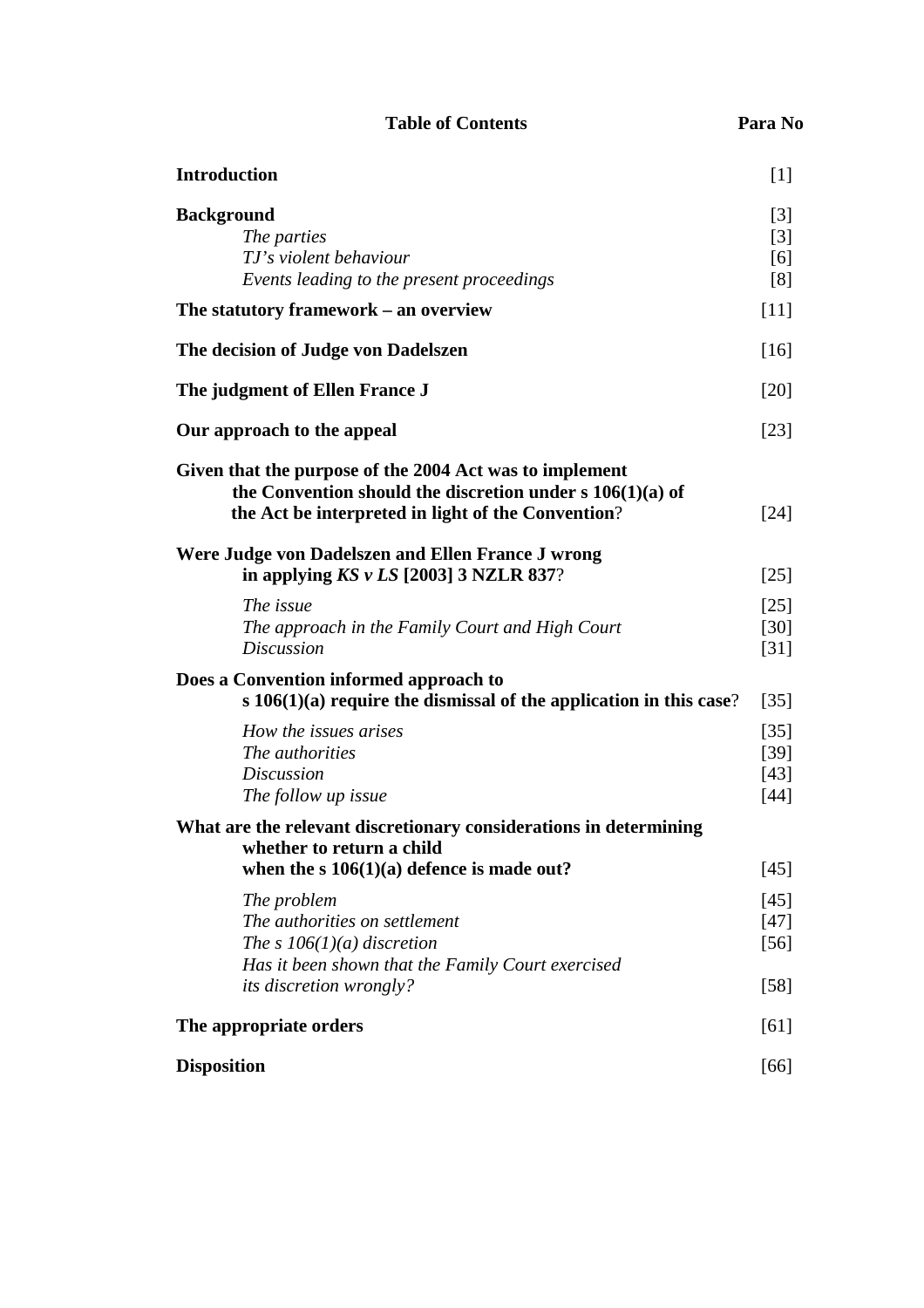### **REASONS**

## (Given by William Young P)

# **Introduction**

[1] On 16 April 2004 Judge von Dadelszen granted an application by the New Zealand Central Authority (acting on behalf of the father "TJ") for the return of two children (R and J) to Australia under the Guardianship Amendment Act 1991 ("the 1991 Act"). An appeal by the mother ("HJ") was dismissed by Ellen France J on 15 June 2004.

[2] On 18 November 2004, this Court granted leave to appeal on the following three questions:

- (a) Given that the purpose of [the 1991 Act] was to implement the Hague Convention on the Civil Aspects of International Child Abduction ("the Convention"), should the discretion under s  $13(1)(a)$  of the [1991 Act] be interpreted in light of the Convention?
- (b) If so, does such an interpretation, in circumstances where s  $13(1)(a)$ applies, require or effectively require the Court to refuse to make an order that the child be returned to the country from which he or she was removed?
- (c) Is *El Sayed v Secretary for Justice* [2003] 1 NZLR 349 good law?

As will become apparent, some reformulation and development of these questions has been necessary.

### **Background**

### *The parties*

[3] HJ is a New Zealand citizen. In 1998 she married RJ. She and RJ, at the time, were living in Queensland. In late 1998, HJ entered into a sexual relationship with TJ (who is RJ's son).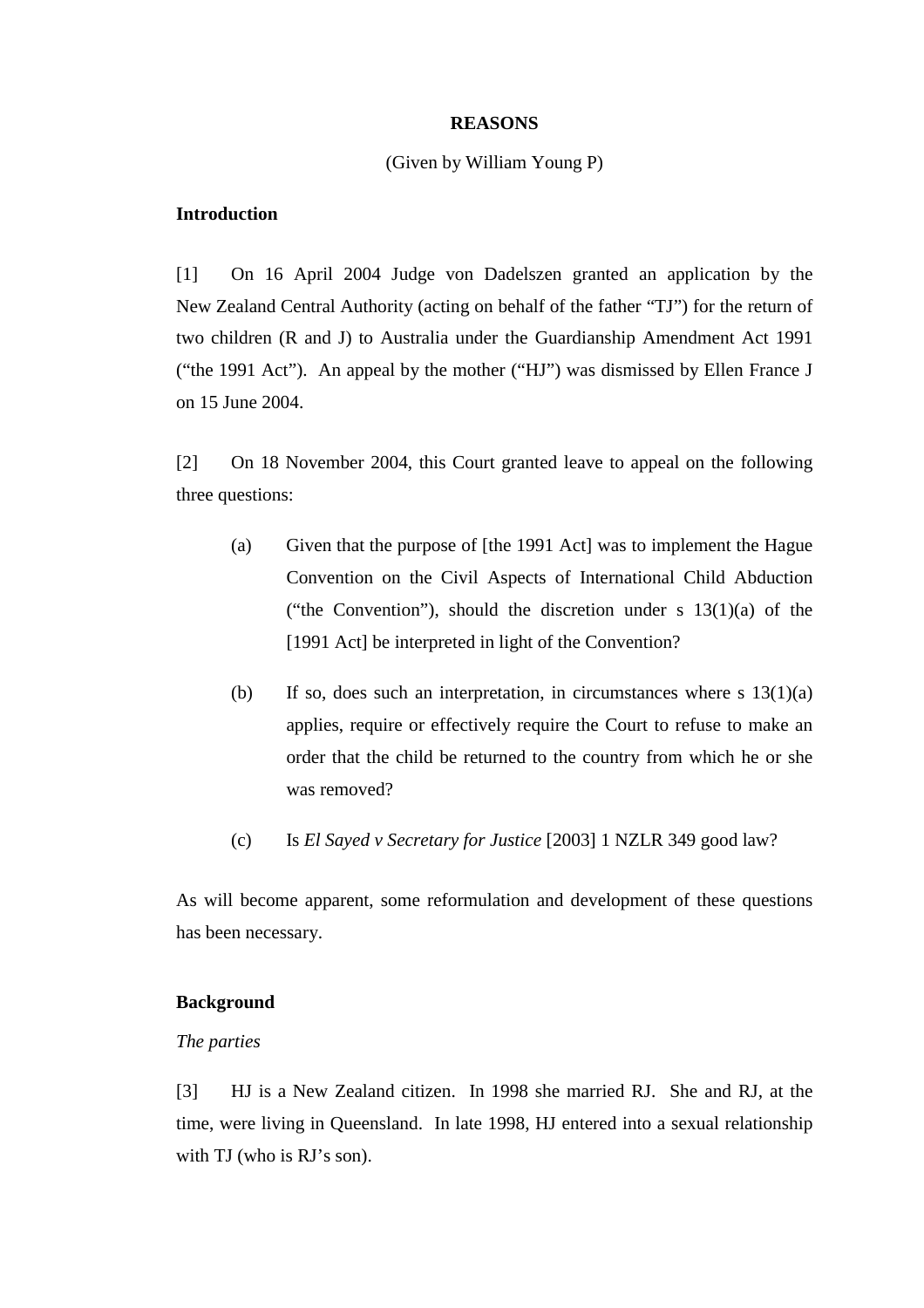[4] TJ is an Australian citizen who was born and brought up in Australia where he still resides.

[5] The relationship between HJ and TJ would appear to have been intermittent. R was born on 2 May 1999 and J was born on 29 May 2000. HJ suggested in an affidavit filed in this Court that TJ might not be the father of R. Paternity, however, was not disputed in the Courts below and we propose to proceed on the basis that TJ is the father of both children.

# *TJ's violent behaviour*

[6] HJ's evidence was broadly to the effect that TJ tended to get angry and, when angry, was threatening and often damaged property. She alleged that on one occasion TJ threw hot coffee at her (in front of the children) and that he had once tied up R with a clothes line. As a result of TJ's violence against HJ, two protection orders were obtained, one in Proserpine, Queensland in October 2000 and another in Wagga Wagga, New South Wales in January 2001. HJ maintained, however, that that the Australian legal system was unable or unwilling to protect her and the children. In support of this contention she alleged that there had been occasions when the Australian police had not acted on complaints that TJ had breached the protection orders. It is clear, however, that on at least one occasion (in September 2001) TJ was arrested following breach of a protection order and her contention that the police had not acted on her complaints was never really particularised.

[7] The Judge found that "during the relationship there was domestic violence instigated by the father" (at [7]), a finding which was plainly open to him.

## *Events leading to the present proceedings*

[8] HJ took the children from Australia to New Zealand in February 2002. In January 2003, TJ applied successfully to the Federal Magistrates Court for an information order to locate the children. He also applied for access. Despite the making of the information order, he was initially unsuccessful in locating the whereabouts of the children. His application for access was transferred to the Family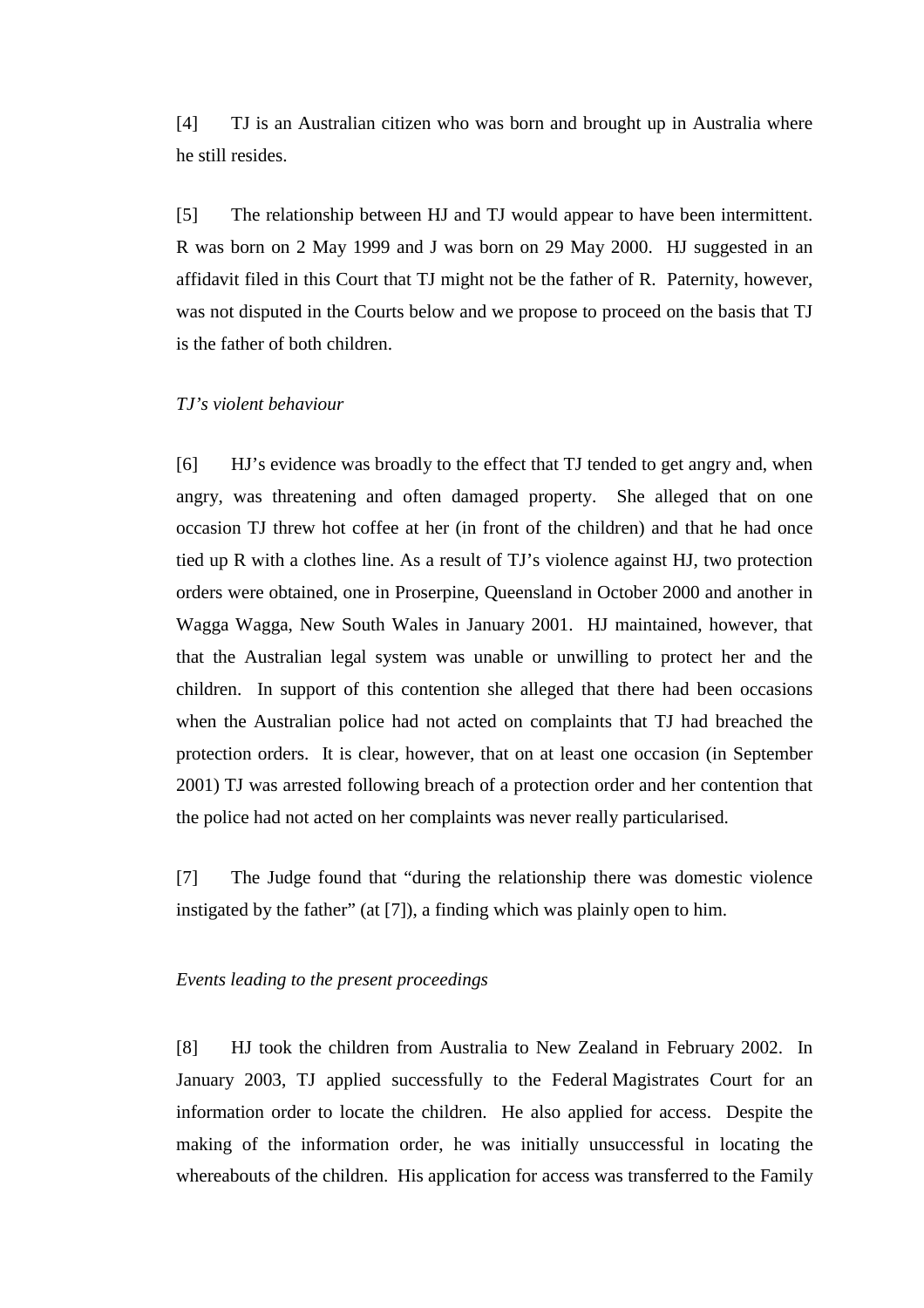Court of Australia and was live at the time of the proceedings in New Zealand in the Family Court and High Court and when this Court granted leave to appeal. It has however subsequently been dismissed on the non-appearance of TJ.

[9] HJ did not, in any sense, go to ground in New Zealand and in particular, she did not live a life of concealment. If TJ had made inquiries of her family and particularly her brother, he would presumably have been able to make at least indirect contact with HJ and perhaps ascertain where she was (although probably only in terms of general locality). As it turned out, he became aware that the children were in New Zealand on or about 14 May 2003 when HJ's solicitors contacted his solicitors in respect of proceedings that HJ had brought in New Zealand for custody and protection.

[10] In October 2003 TJ approached the Australian Central Authority under the Convention. The present proceedings were commenced in December 2003, that is nearly two years after the children were removed from Australia to New Zealand.

### **The statutory framework – an overview**

[11] The application for the order for the children to be returned was brought under the 1991 Act. That Act has now been repealed and replaced by the Care of Children Act 2004 ("the 2004 Act"), effective from 1 July 2005. Counsel initially took the view that this case fell to be determined under the 1991 Act. We do not regard this as correct but it is of no moment because the provisions in the 2004 Act which correspond to the relevant provisions of the 1991 Act are to the same effect, although not in precisely identical terms. For ease of future reference, we will discuss the present case by reference to the relevant provisions of the 2004 Act rather than the 1991 Act and as if those provisions were in force at all relevant times. We note that ss 12 and 13 of the 1991 Act correspond to ss 105 and 106 of the 2004 Act.

[12] In the Family Court the Judge found that the children were wrongfully removed to New Zealand. That aspect of his decision is no longer in issue (as leave to appeal in respect of it was declined). That finding means that there was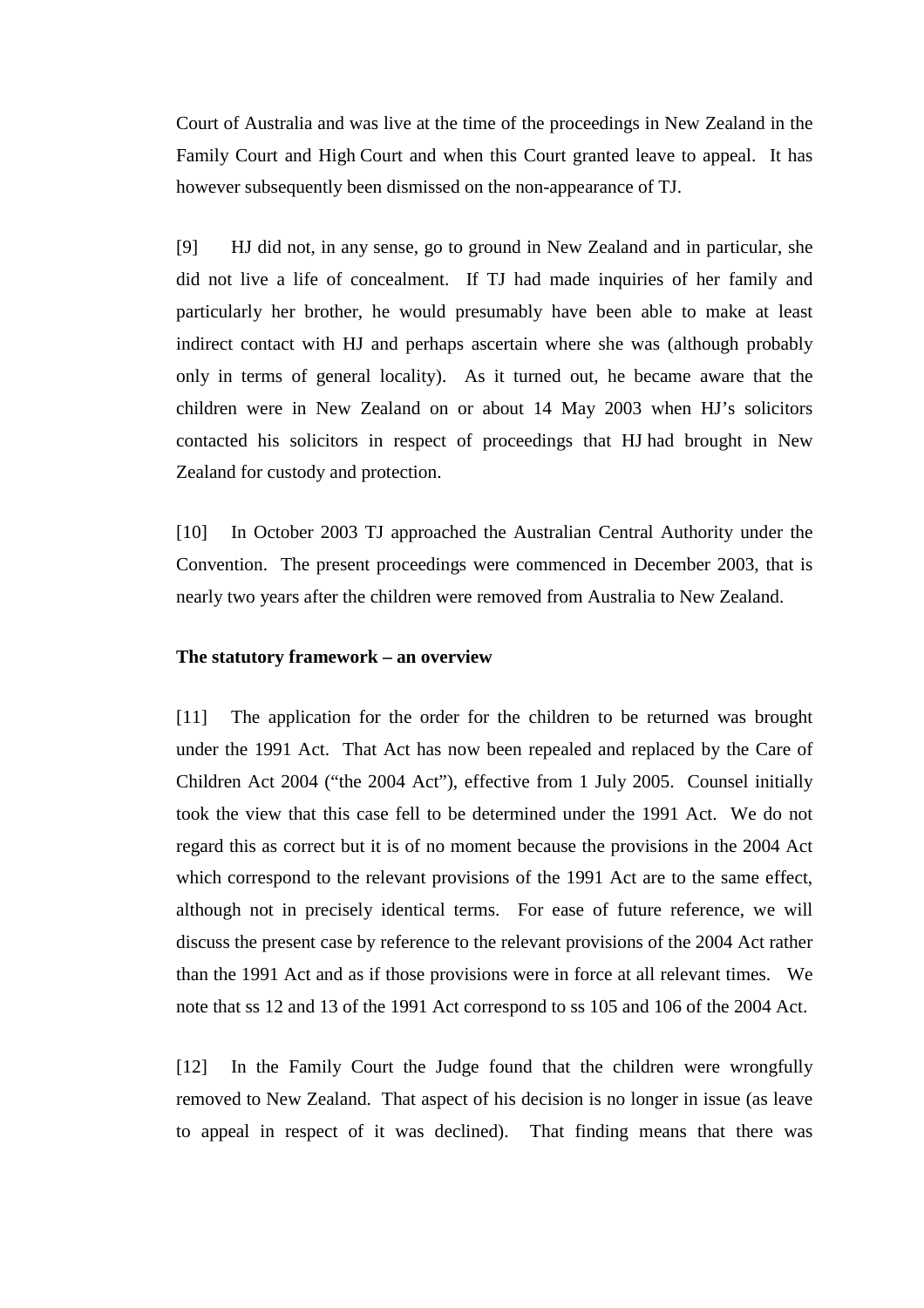jurisdiction under what is now s 105(2) of the 2004 Act to order the return of the children to Australia. That subsection provides:

# **105 Application to Court for return of child abducted to New Zealand**

(2) Subject to section 106, a Court must make an order that the child in respect of whom the application is made be returned promptly to the person or country specified in the order if—

(a) an application under subsection (1) is made to the Court; and

(b) the Court is satisfied that the grounds of the application are made out.

[13] Section 106 relevantly provides:

…

#### **106 Grounds for refusal of order for return of child**

(1) If an application under section  $105(1)$  is made to a Court in relation to the removal of a child from a Contracting State to New Zealand, the Court may refuse to make an order under section 104(2) for the return of the child if any person who opposes the making of the order establishes to the satisfaction of the Court—

> (a) that the application was made more than 1 year after the removal of the child, and the child is now settled in his or her new environment; or

…

(c) that there is a grave risk that the child's return—

(i) would expose the child to physical or psychological harm; or

(ii) would otherwise place the child in an intolerable situation; or

…

(e) that the return of the child is not permitted by the fundamental principles of New Zealand law relating to the protection of human rights and fundamental freedoms.

[14] Sections 105 and 106 of the 2004 Act implement arts 12 and 13 of the Hague Convention which provide:

#### **Article 12**

Where a child has been wrongfully removed or retained in terms of Article 3 and, at the date of the commencement of the proceedings before the judicial or administrative authority of the Contracting State where the child is, a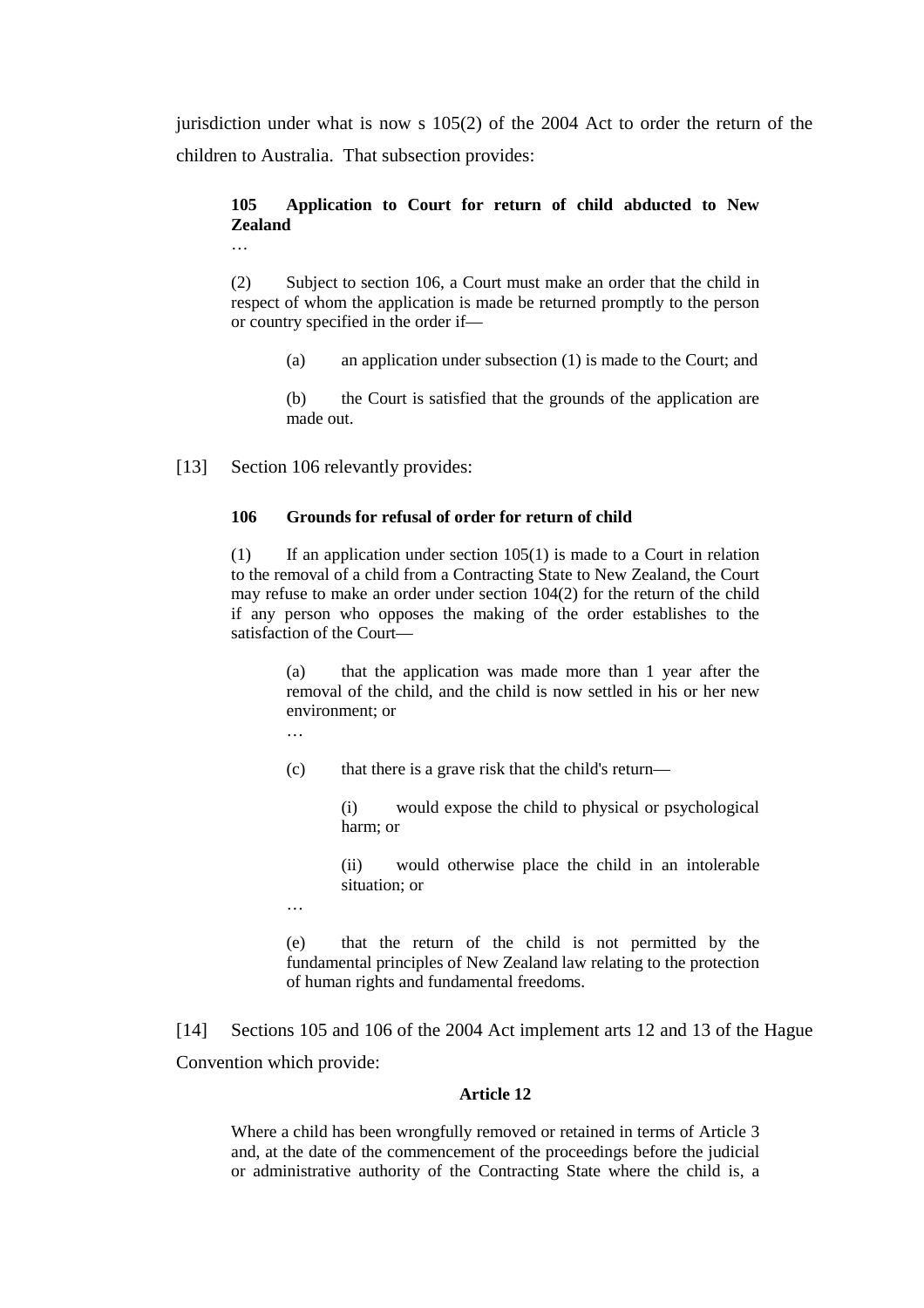period of less than one year has elapsed from the date of the wrongful removal or retention, the authority concerned shall order the return of the child forthwith.

The judicial or administrative authority, even where the proceedings have been commenced after the expiration of the period of one year referred to in the preceding paragraph, shall also order the return of the child, unless it is demonstrated that the child is now settled in its new environment.

Where the judicial or administrative authority in the requested State has reason to believe that the child has been taken to another State, it may stay the proceedings or dismiss the application for the return of the child.

#### **Article 13**

Notwithstanding the provisions of the preceding Article, the judicial or administrative authority of the requested State is not bound to order the return of the child if the person, institution or other body which opposes its return establishes that—

a the person, institution or other body having the care of the person of the child was not actually exercising the custody rights at the time of removal or retention, or had consented to or subsequently acquiesced in the removal or retention; or

b there is a grave risk that his or her return would expose the child to physical or psychological harm or otherwise place the child in an intolerable situation.

The judicial or administrative authority may also refuse to order the return of the child if it finds that the child objects to being returned and has attained an age and degree of maturity at which it is appropriate to take account of its views.

In considering the circumstances referred to in this Article, the judicial and administrative authorities shall take into account the information relating to the social background of the child provided by the Central Authority or other competent authority of the child's habitual residence.

[15] It is also necessary to refer to art 18 of the Convention which provides:

#### **Article 18**

The provisions of this Chapter [which include arts 12 and 13] do not limit the power of a judicial or administrative authority to order the return of the child at any time.

## **The decision of Judge von Dadelszen**

[16] The Judge found that proceedings on behalf of TJ were brought more than one year after the wrongful removal of the children from Australia and the children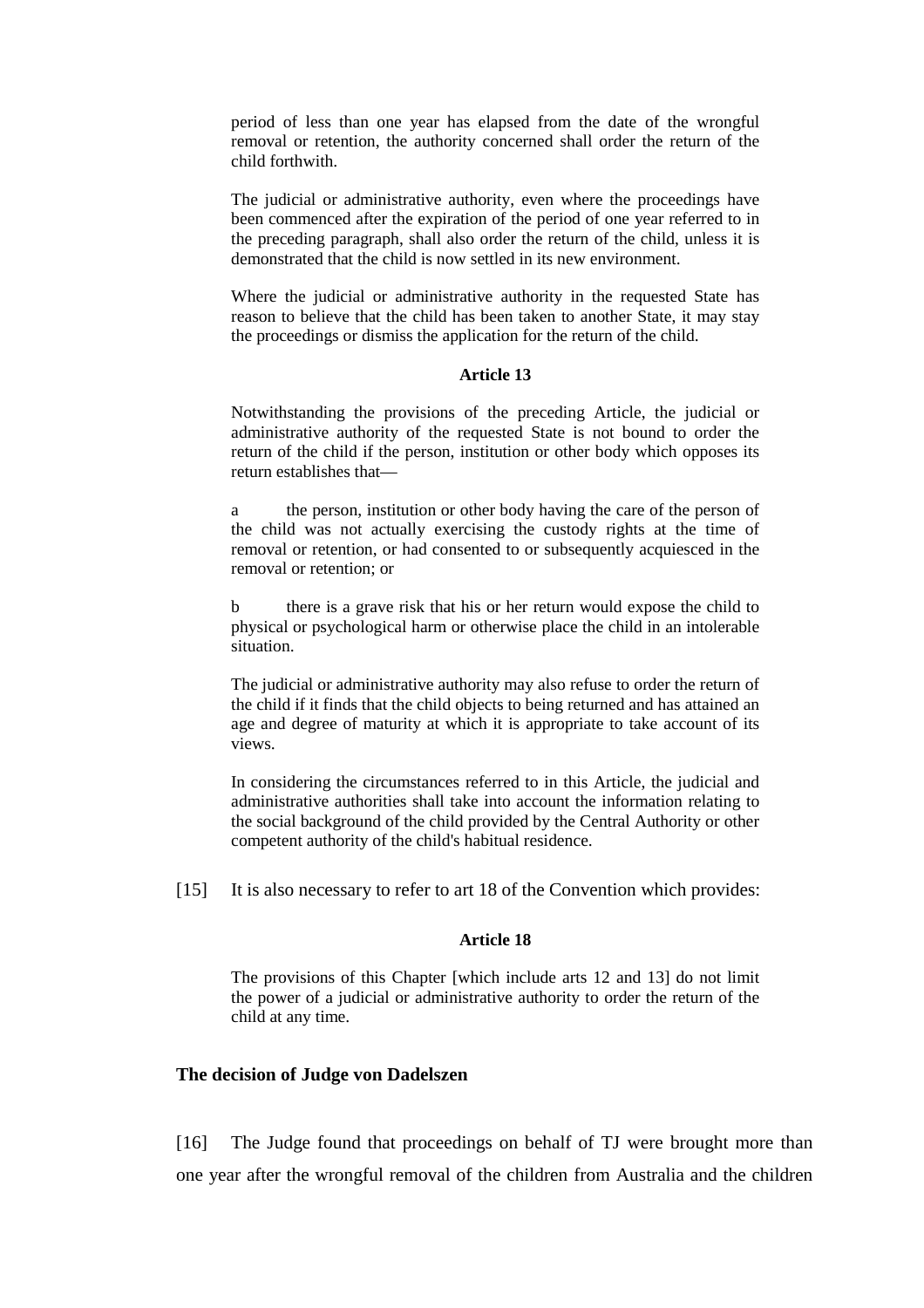are settled in their new environment. The statutory preconditions for the s  $106(1)(a)$ defence were thus satisfied.

[17] In exercising what he considered to be his discretion to order the return of the children, the Judge said this:

[32] In this case it is very tempting to exercise that discretion in the mother's favour. The children are well settled in New Zealand after what must have been a difficult time when they were in Australia, largely, it appears, as a result of their father's behaviour.

[33] However, it cannot be right to permit the integrity of the Convention to be undermined in circumstances where a defence is only available as a result of this mother's own actions.

[34] The mother left Australia without advising the children's father. She failed to let him know where she was for more than a year after leaving. As I hope has been made clear, I am not satisfied that it was reasonable for her to expect the father to find out the children's whereabouts through her brother.

[18] The Judge addressed the "grave risk" exception under s 106(1)(c) in the following way:

[40] The latest High Court decision on this ground is now *KS v LS* which makes it clear that there is a heavy onus on a parent resisting a return application; see paragraph [79].

[41] At the heart of the Court's determination of this particular issue is the policy consideration that the appropriate forum for resolution is the country of the child's habitual residence; see *…* paragraph [104] of *KS v LS*.

[42] As the main basis for the mother's defence under this ground centres on the issue of domestic violence, it is appropriate that I quote from paragraph [105] of *KS v LS*:

> [105] Such an approach [the policy consideration] is discernible from an appellate division of the Family Court of Australia in *Murray v Director, Family Services ACT* (1993) 16 Fam LR 982 at p 1002, where Nicholson CJ and Fogarty J said:

> > "It would be presumptuous and offensive in the extreme, for a court in this country to conclude that the wife and the children are not capable of being protected by the New Zealand courts or that relevant New Zealand authorities would not enforce protection orders which are made by the courts."

[43] The main thrust of the mother's defence here is that the Australian Courts failed to keep her safe. It is certainly true that she obtained the equivalent of a protection order in three States. However, the court in Australia has yet to rule on the father's contact application. It would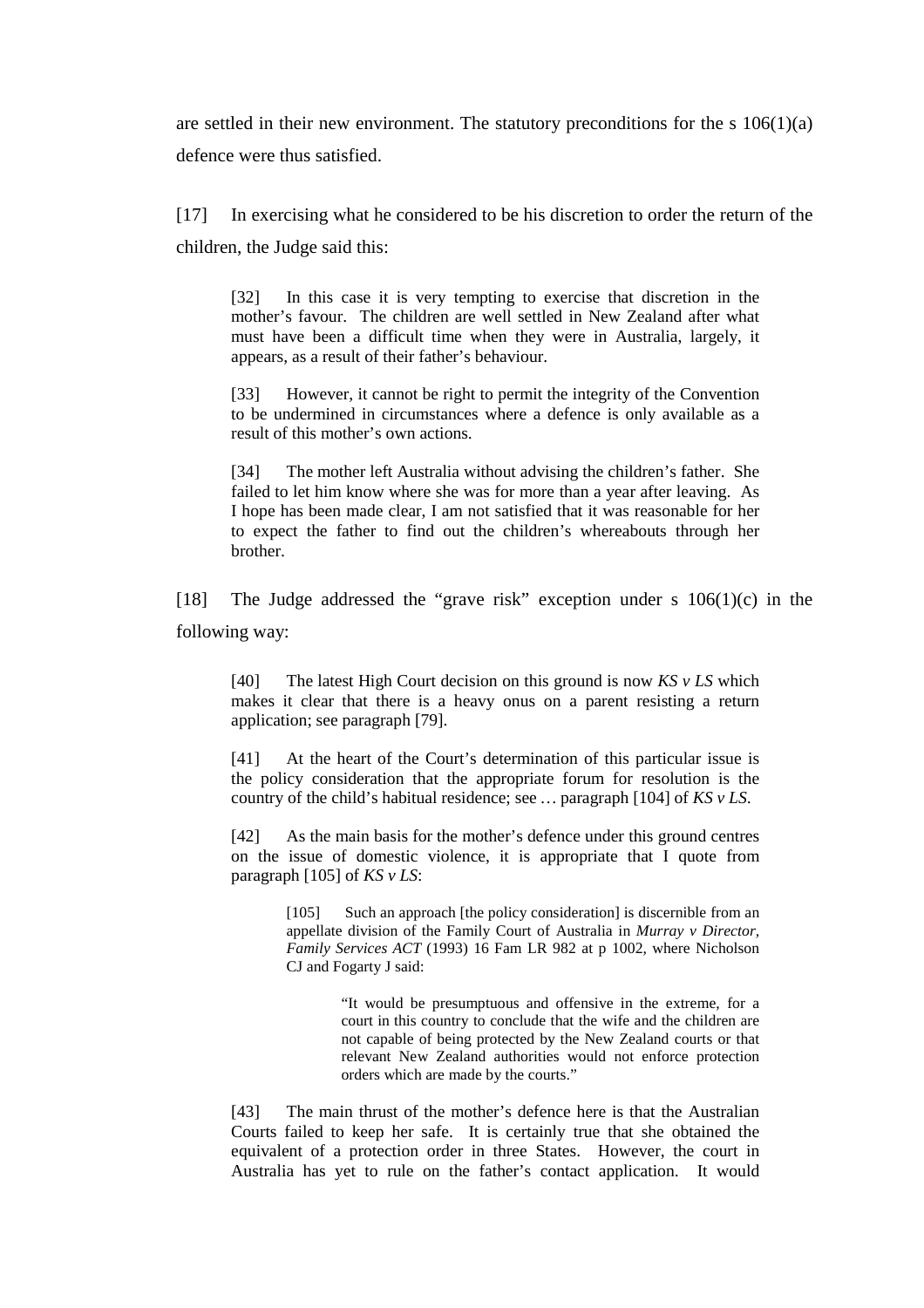presumptuous indeed for this Court to suggest that the Australian proceedings should, in effect, be stymied by my deciding that the children should not be returned. That would be tantamount to my saying that the Family Court of Australia is not able to give such protection to these children as is appropriate having regarding to the evidence which will be before it.

[19] Accordingly, the Judge granted the application and ordered the return of the children.

# **The judgment of Ellen France J**

[20] In her judgment Ellen France J agreed with and adopted the approach taken by Judge von Dadelszen.

[21] She took the view that the s  $106(1)(a)$  discretion had to be exercised in the context of the objectives of the Convention.

[22] On the "grave risk" exception, Ellen France J again agreed with the approach taken by Judge von Dadelszen and in particular she referred to and relied on *KS v LS* [2003] 3 NZLR 837. In doing so she would appear to have preferred the approach taken in that case to that taken in *El Sayed v Secretary for Justice* [2003] 1 NZLR 349.

# **Our approach to the appeal**

- [23] We propose to discuss the case by reference to the following headings:
	- (a) Given that the purpose of the 2004 Act was to implement the Convention, should the discretion under s 106(1)(a) of the 2004 Act be interpreted in light of the Convention?
	- (b) Were Judge von Dadelszen and Ellen France J wrong in applying *KS v LS* [2003] 3 NZLR 837?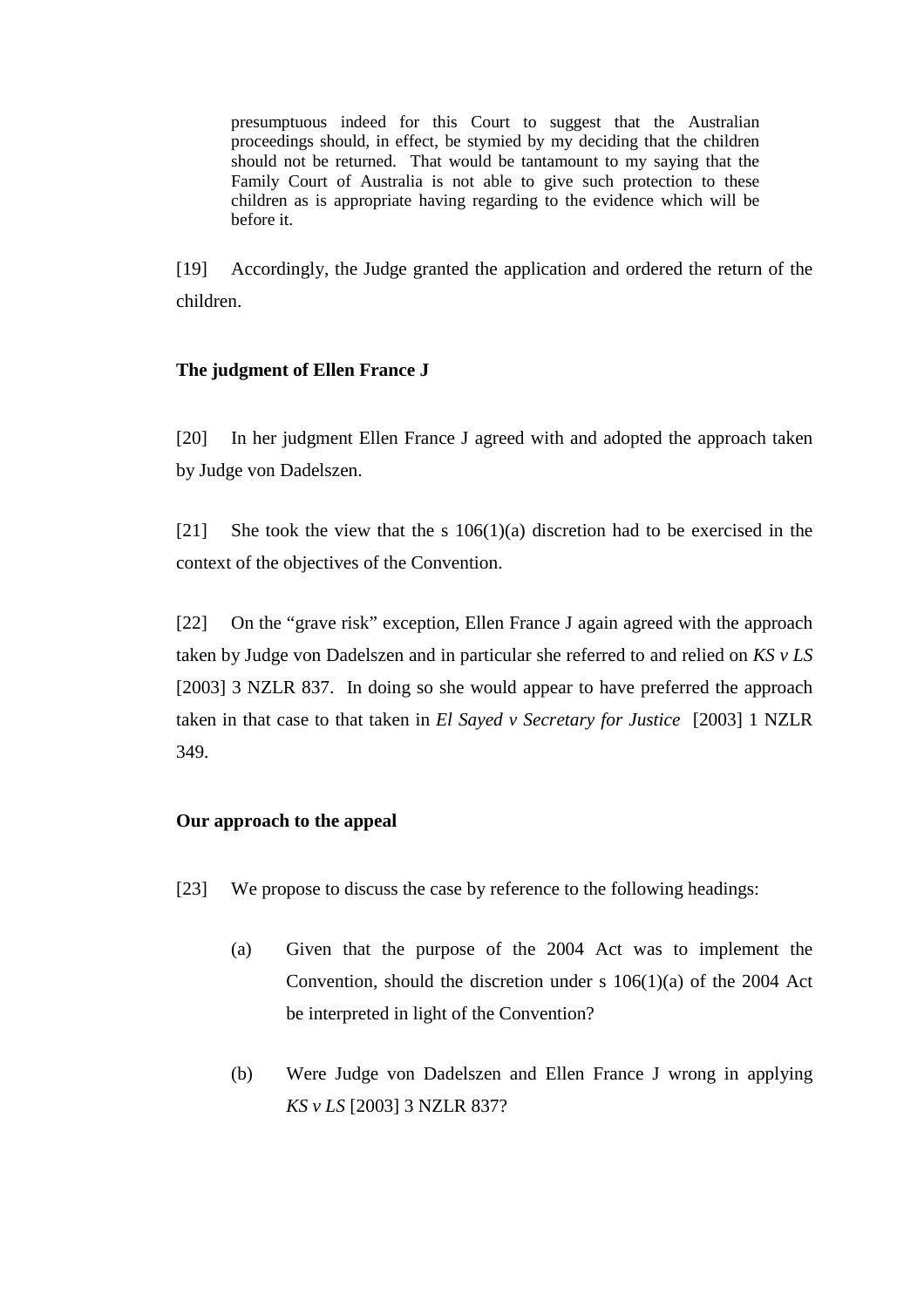- (c) Does a Convention informed approach to s 106(1)(a) require the dismissal of the application in this case?
- (d) What are the relevant discretionary considerations in determining whether to return a child when the s  $106(1)(a)$  defence is made out?
- (e) Has it been shown that the Family Court exercised its discretion wrongly?
- (f) The appropriate orders.

These headings involve both reformulation and development (some significant) of the questions identified when leave to appeal was granted. The reasons for this reformulation and development will become apparent as we discuss the issues raised by the appeal.

# **Given that the purpose of the 2004 Act was to implement the Convention should the discretion under s 106(1)(a) of the Act be interpreted in light of the Convention?**

[24] The answer to this question is clearly "yes".

# **Were Judge von Dadelszen and Ellen France J wrong in applying** *KS v LS* **[2003] 3 NZLR 837?**

### *The issue*

[25] This heading involves a reformulation of the third issue in respect of which leave to appeal was granted: *"*Is *El Sayed v Secretary for Justice* [2003] 1 NZLR 349 good law?" Both the issue as originally expressed and our reformulated question relate to the scope of the s  $106(1)(c)$  defence.

[26] The traditional approach to the s  $106(1)(c)$  defence has been to confine it to risks associated with the return to the "home" country and to evaluate attempts to invoke this defence against an expectation that the legal system of the "home" country can be expected to protect the children (and respondent too if necessary).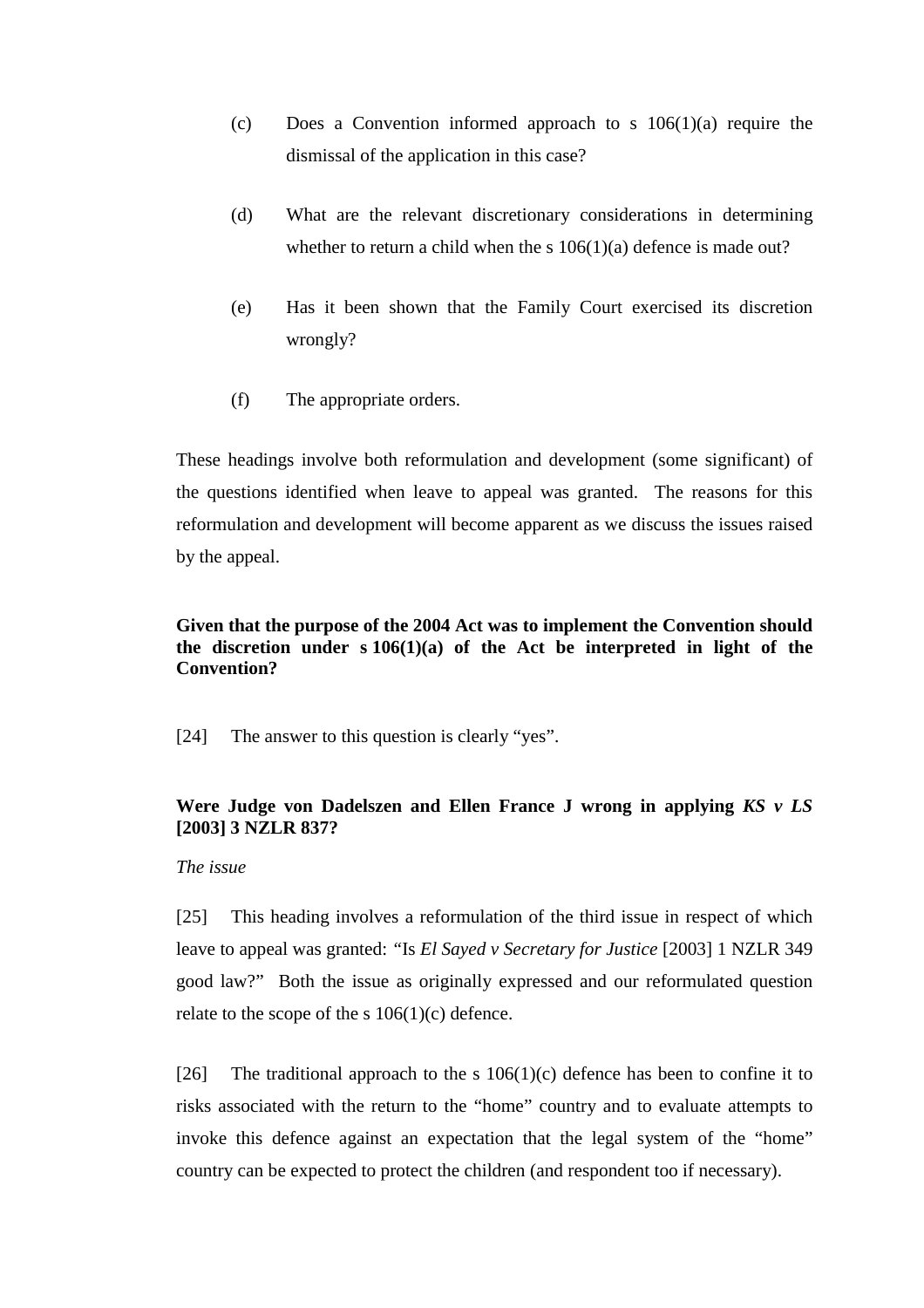[27] The relevant passage from *El Sayed* which is relied upon by counsel for HJ is at [57] - [61]:

[57] A particular limitation on [s  $106(1)(c)$ ] which appears in some Australasian decisions – that the "grave risk of harm" must arise out of the child's return to a country – appears to us (with respect) to misread both the Convention and the statute, in relation to that specific defence.

[58] First, the explanatory note to the Convention (Perez–Vera Report, at para 116) indicates quite clearly that the subsection *was* to be addressed to harm which is contrary to the interests of the child. Whilst the exception is not to be invoked "if the return of the child might harm its economic or educational prospects . . . the exceptions are *to receive a wide interpretation*" (emphasis added).

[59] In this respect, the principle of construction is that Courts should promote "the objective of uniformity in [the] interpretation and application [of the Convention] in the courts of the states which are parties to the Convention" (*Ulster–Swift Ltd v Taunton Meat Haulage Ltd* [1977] 1 WLR 625 at p 628 per Megaw LJ). And Courts should aim for an approach "which is broadly in line with the practice of public international law" (*Fothergill v Monarch Airlines Ltd* [1981] AC 251 at p 290 per Lord Scarman). The antipodean narrowing of the section – to the extent it has occurred – is out of line with international usage.

[60] Secondly, the narrow restriction to "a country" is redundant in face of the exception in [s 106(1)(e)] (which replicates art 20 of the Convention). It is  $[s 106(1)(e)]$  which is directed to harm arising from the child's return to a particular country. As the Perez–Vera Report plainly indicates (note 2, at pp 433 – 434), this formulation was a distinct compromise between a general "public policy" exception (which could have potentially wrecked the major premise of the Convention by allowing contracting states to approve or disapprove the family law regime of another state) and the narrower formulation in [s  $106(1)(e)$ ].

[61] If this analysis is correct, the jurisprudence of [s 106] is straightforward – and entirely orthodox. The Convention (Act) is a general rule and exception instrument. The [s  $106(1)(c)$ ] exception requires: (a) the identification of specific harm to the child; (b) of a requisite character; (c) that harm must be demonstrated to be of a grave character; (d) by clear and compelling evidence; and (e) if harm of that kind is established, the trial Court then has a wide discretion as to how the return dilemma is to be addressed.

[28] *El Sayed* has been criticised in *KS v LS* [2003] 3 NZLR 837 where Priestley and Frater JJ expressed the following views:

[142] There are, with respect, three demonstrable and basic flaws with this approach. The first is that it totally ignores the approach promulgated by a Full Bench of the Court of Appeal in *A v Central Authority* which in the normal course of events one would expect to be binding on the High Court.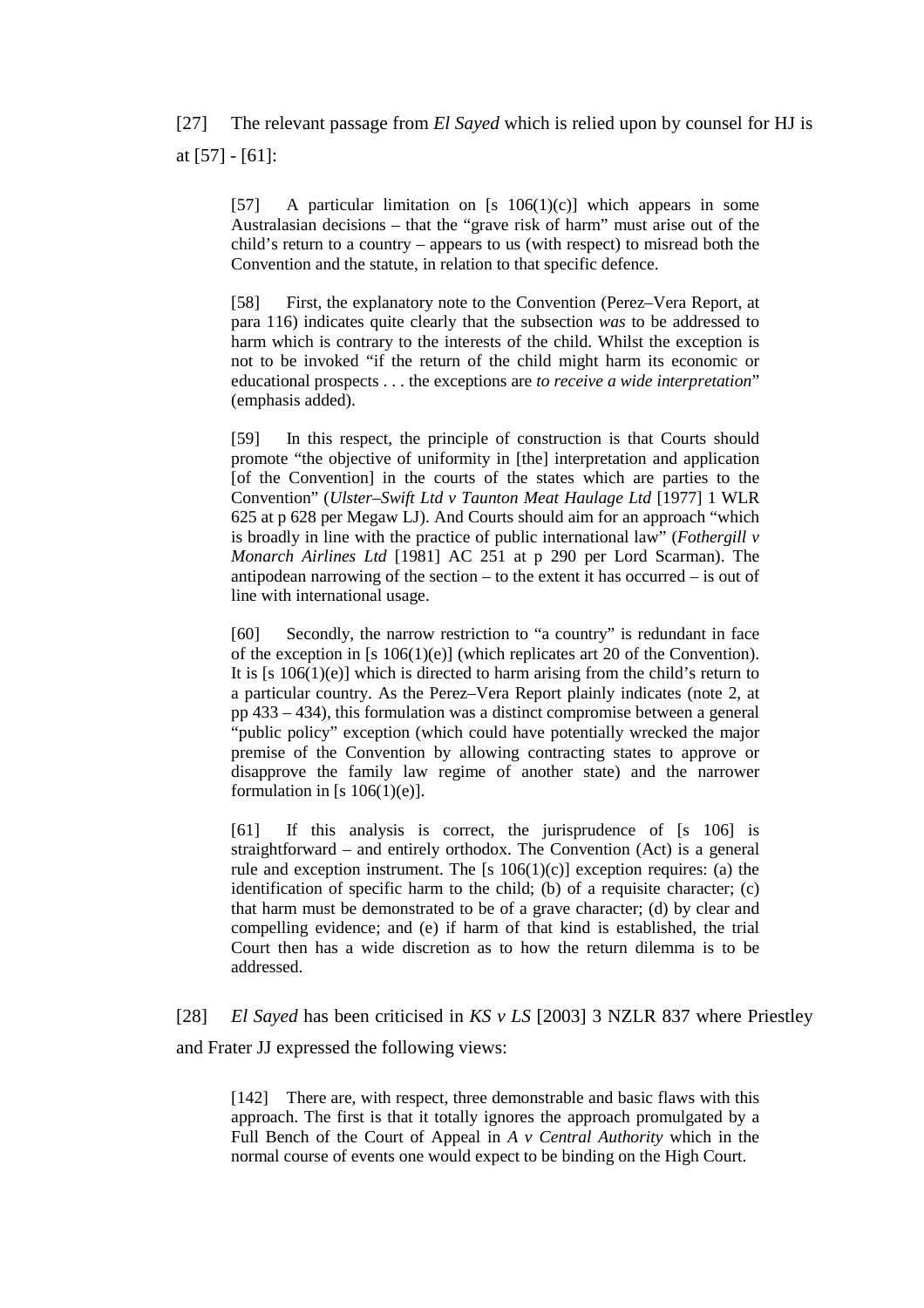[143] The second flaw is the assumption that some Australasian decisions appear to have ". . . misread both the Convention and the statute . . .". In fact, New Zealand decisions have been consistent with English decisions.

[144] The third and most fundamental flaw, however, is a misreading of the Pérez–Vera Report by suggesting that art 13(b) of the convention was a compromise which was not intended to have a narrow formulation.

[145] With reference to the negotiation history of the convention the Court in *El Sayed* said at para [52]:

> [52] In fairness, the drafters of the Convention were not oblivious to this kind of problem [that is, the great difficulties faced by abused women seeking to return to live with children in their country of origin where family support is available]. What eventually became the New Zealand [s 106(1)(c)] evolved as what Elisa Perez–Vera (who provided the (authorised) explanatory report which is attached to the official copy of the Convention) has described as a 'fragile compromise' (see Actes et Documents de la Quatorzième Session [1982] vol III, 426 at p 461).

[146] The paragraph (in English) in the Pérez–Vera Report discussing the "fragile compromise" referred to is:

> 116. The exceptions contained in b deal with situations where international child abduction has indeed occurred, but where the return of the child would be contrary to its interests, as that phrase is understood in this sub–paragraph. Each of the terms used in this provision is the result of a fragile compromise reached during the deliberations of the Special Commission and has been kept unaltered. Thus it cannot be inferred, a contrario, from the rejection during the Fourteenth Session of proposals favouring the inclusion of an express provision stating that this exception could not be invoked if the return of the child might harm its economic or educational prospects, that the exceptions are to receive a wide interpretation.

[147] Far from supporting the proposition that art 13(b) of the convention should receive a wide interpretation, the paragraph supports the exact opposite. It cannot be inferred, says para 116, that the exceptions are to receive a wide interpretation.

[148] The Court at para [58] of the *El Sayed* decision has cited para 116 for the contrary proposition and has emphasised the error in italics. The English translation of para 116 may be somewhat clumsy but there is absolutely no mistaking the report in the French version:

> 116. . . . Chacun des terms employés dans cette disposition reflète un délicat compromis atteint au cours des travaux de la Commission Spéciale et qui s'est maintenu inchangé; en conséquence, *on ne peut pas déduire*, a contrario, *des interprétations extensive* . . .. (Emphasis added.)

[149] In this Court's judgment, the Court in *El Sayed*, although undoubtedly correct in its decision to allow the appeal in an appalling case of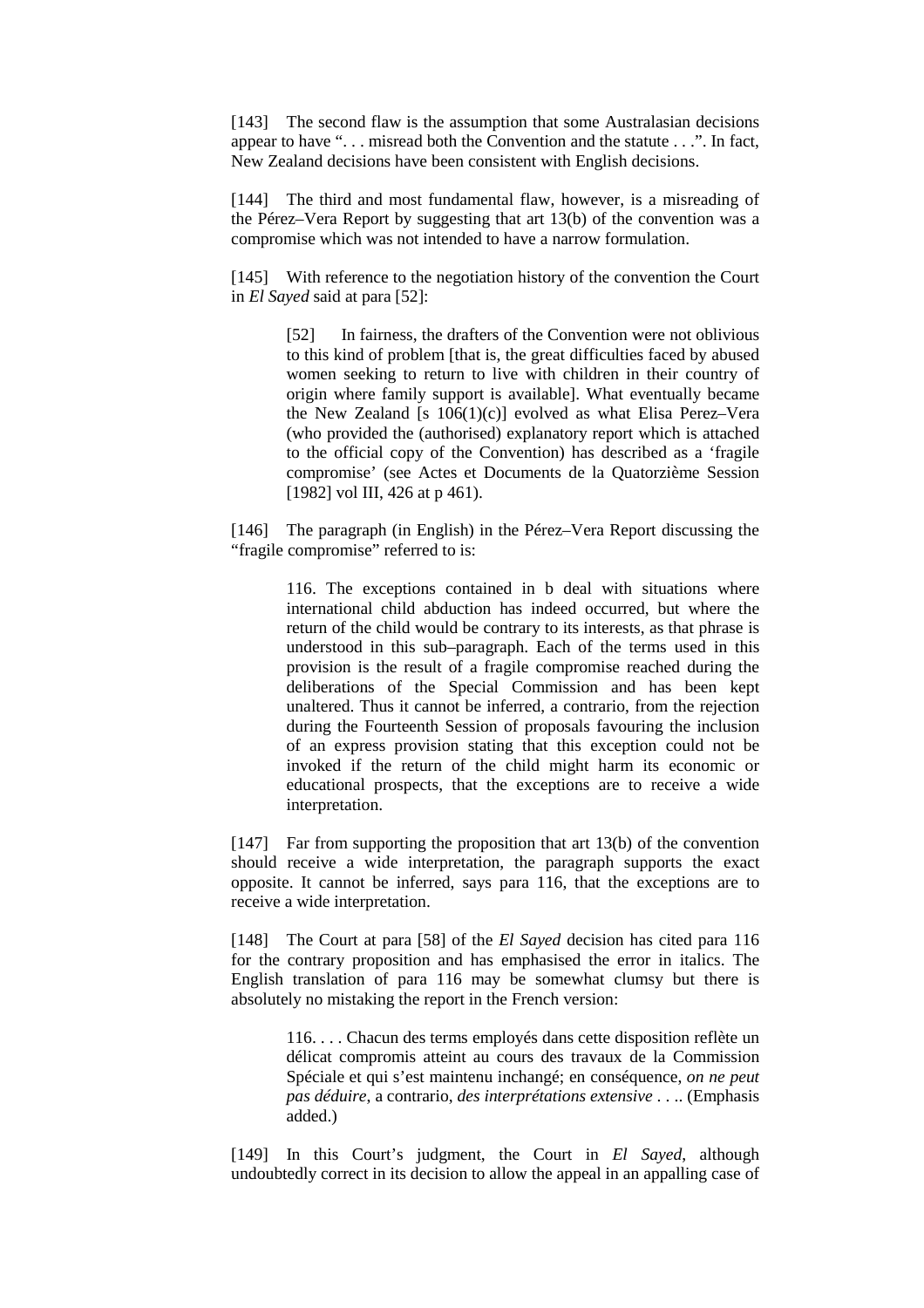domestic abuse, has incorrectly put a gloss on  $[s \ 106(1)(c)]$  grounds for reasons which are not persuasive and which are, with respect, wrong.

[150] This is in any event a situation where the Court of Appeal in  $A$   $\nu$ *Central Authority* has clearly set out the relevant interpretation and policy. The Court of Appeal's approach must continue to be binding on the New Zealand Family Court unless and until there is a contrary decision from the Court of Appeal.

[29] As Priestley and Frater JJ recognised in *KS v LS*, the leading authority in New Zealand is the decision of this Court in *A v Central Authority for New Zealand* [1996] 2 NZLR 517 at 522 - 524:

It is said for the appellant that Fraser J adopted an unduly narrow approach to the nature of the appropriate inquiry relative to the grave risk defence under s 13, did not appropriately consider the evidence relating to that risk, and misdirected himself in various ways to the evidence. Submissions were also made that the Judge should have given greater weight to the best interests of the child and addressed issues relating to the safe return of S to Denmark.

It is not helpful to address separately each of the matters raised on behalf of the appellant. Notwithstanding the careful submissions on behalf of the mother, it is clear Fraser J not only adopted the correct law but properly applied it to the facts before him.

Fraser J did not apply a narrow view to the Act or the convention. The New Zealand case and cases in other jurisdictions make plain that the convention is concerned with the appropriate forum for determining the best interests of a child. In cases where a grave risk to the child is alleged under art 13, our [s  $106(1)(c)$ ], the Court of the country to which the child has been abducted will only be the appropriate Court if it is established the child's return to the country of habitual residence will give rise to a grave risk and the Court exercises its discretion in favour of retaining the child in the country to which the child has been abducted. Where the system of law of the country of habitual residence makes the best interests of the child paramount and provides mechanisms by which the best interests of the child can be protected and properly dealt with, it is for the Courts of that country and not the country to which the child has been abducted to determine the best interests of the child.

In most instances where the best interests of the child are paramount in the country of habitual residence the Courts of that country will be able to deal with any possible risk to a child, thus overcoming the possible defence of the abducting parent. That does not gainsay the fact that in some instances there will be situations where the Courts of the country to which the child has been abducted will not be so satisfied. This will not necessarily be limited to cases where there is turmoil or unrest in the country of habitual residence. There may well be cases, for example, where the laws of the home country may emphasise the best interests of the child are paramount but there are no mechanisms by which that might be achieved, or it may be established that the Courts of that country construe such provisions in a limiting way, or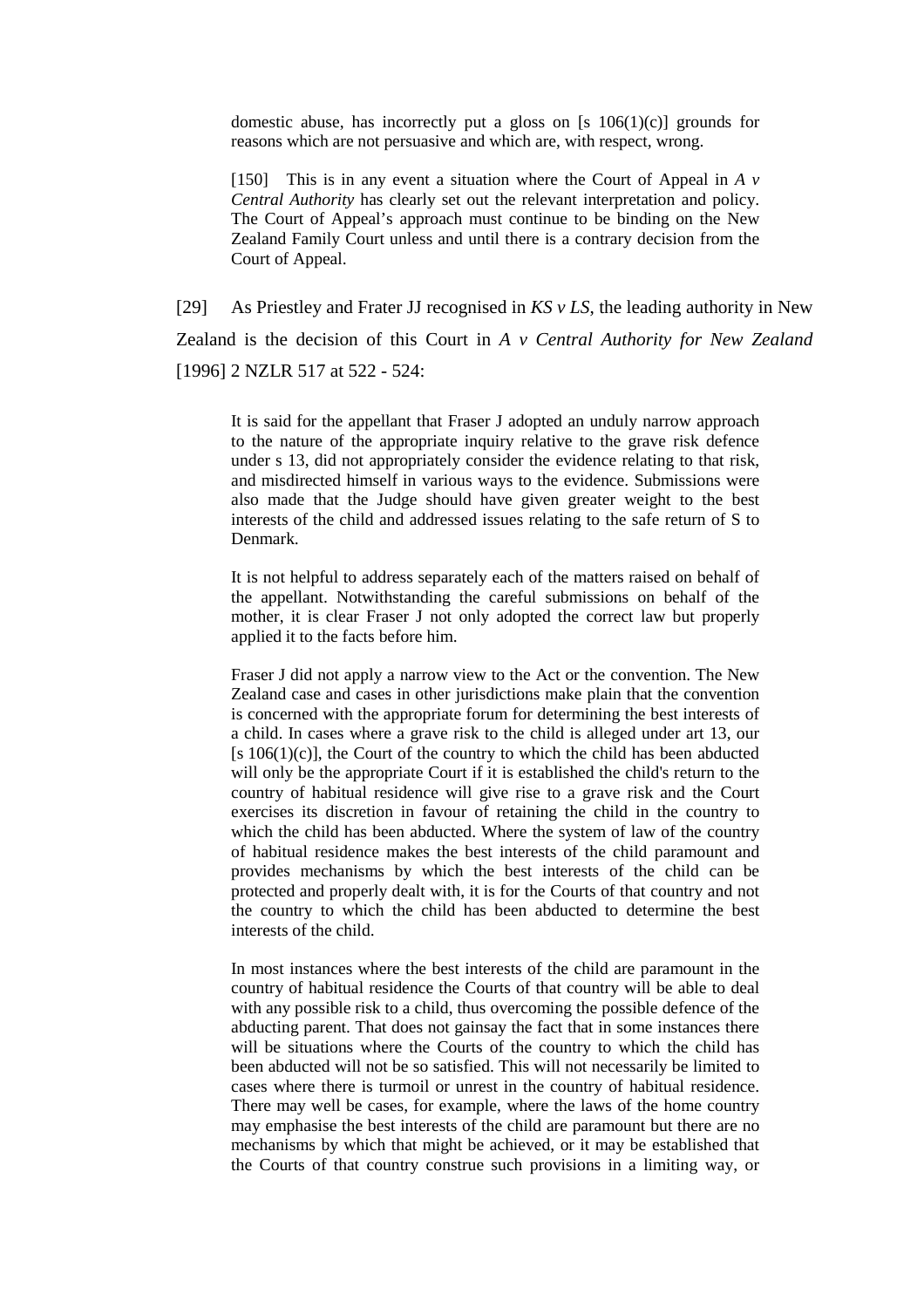even that the laws of that country do not reflect the principle that the best interests of the child are paramount.

## *The approach in the Family Court and High Court*

[30] In the Family Court and the High Court the Judges applied the approach taken in *KS v LS*. In particular, Judge von Dadelszen took the view that HJ was subject to a "heavy onus" in terms of making out the s  $106(1)(c)$  defence, see [40] of his judgment.

### *Discussion*

[31] On the whole, we generally prefer the approach taken in *KS v LS* to that set out in the passage which we have cited from *El Sayed* at [26] above:

- (a) Section  $106(1)(c)$  makes it clear that the grave risk invoked must be associated with the "return" of the child to the "home" country. So [57] of *El Sayed*, if construed literally, is wrong. In the course of the hearing before us, there was debate as to what was meant by this paragraph. It may have been that s  $106(1)(c)$  can be invoked even if the country to which the children would otherwise be returned has a perfectly acceptable legal system. We have no difficulty with that proposition.
- (b) While it is true that s  $106(1)(c)$  can be invoked in circumstances where the legal system of the country to which the children would otherwise be returned is unexceptionable, the ability of the Courts of that country to provide such protection is likely to be a highly relevant consideration.
- (c) Contrary to what was said in [58] of *El Sayed*, the Perez-Vera Report does not indicate that "exceptions are to receive a wide interpretation". This point was made perfectly clear in *KS v LS*.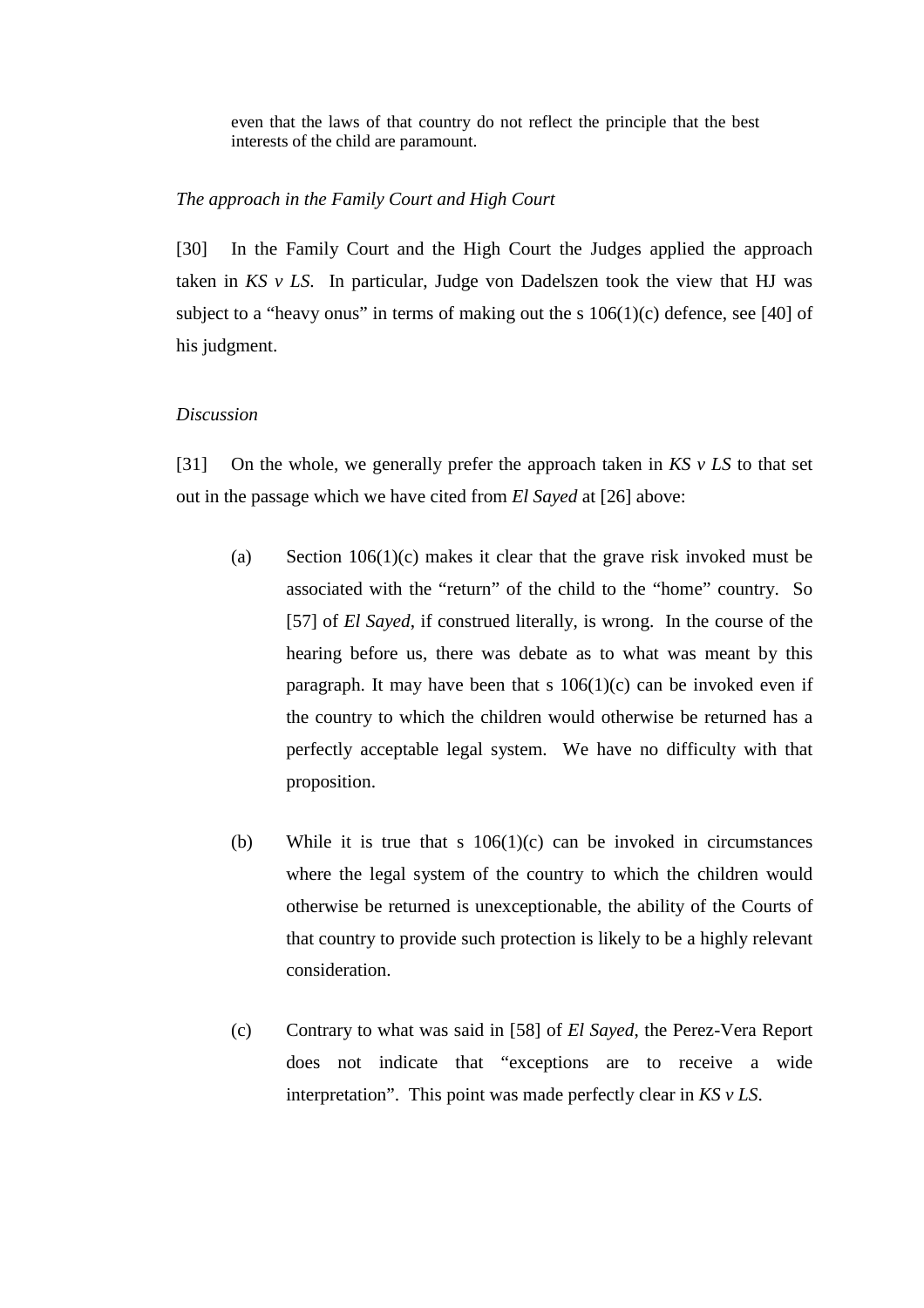[32] That said, it is right to recognise that the difference between the *KS v LS* and *El Sayed* approaches may be little more than semantic. We recognise that the integrity of the Convention and its underlying policies may (and usually will) be important considerations when a discretionary defence is invoked. As well, the s 106 exceptions are defined so narrowly that there are comparatively few cases in which they apply. To that extent we agree with  $KS$   $v$  LS. But there is no requirement to approach in a presumptive way the interpretative, fact finding and evaluative exercises involved when one or more of the exceptions is invoked, cf *DP v The Commonwealth Central Authority* (2001) 180 ALR 402. So to that extent we agree with *El Sayed*.

[33] The s  $106(1)(c)$  defence is not easy to invoke successfully. This is in part a function of the hurdle provided by the expression "grave risk" and in part because of judicial expectations that, in the normal course of events, the legal systems of other countries will protect children from harm. In this context we think that references by Judge von Dadelszen to "heavy onus" (and we note that he did not say "heavy onus of proof") should simply be construed as a statement of the obvious – that the defence in question was, by its nature, difficult to make out.

[34] So we see no error by Judge von Dadelszen or Ellen France J in terms of their approach to the s  $106(1)(c)$  defence.

# **Does a Convention informed approach to s 106(1)(a) require the dismissal of the application in this case?**

### *How the issue arises*

[35] This is our reformulation of the first of the issues in respect of which the Court granted leave to appeal. This issue arises primarily because the drafting of our legislation differs appreciably from the way in which the Convention is expressed.

[36] The first paragraph of art 12 addresses only the return of children where proceedings are commenced within one year of wrongful removal or retention. The second paragraph of art 12 explicitly provides for orders for the return of children in proceedings commenced after the expiration of the relevant one year period only if it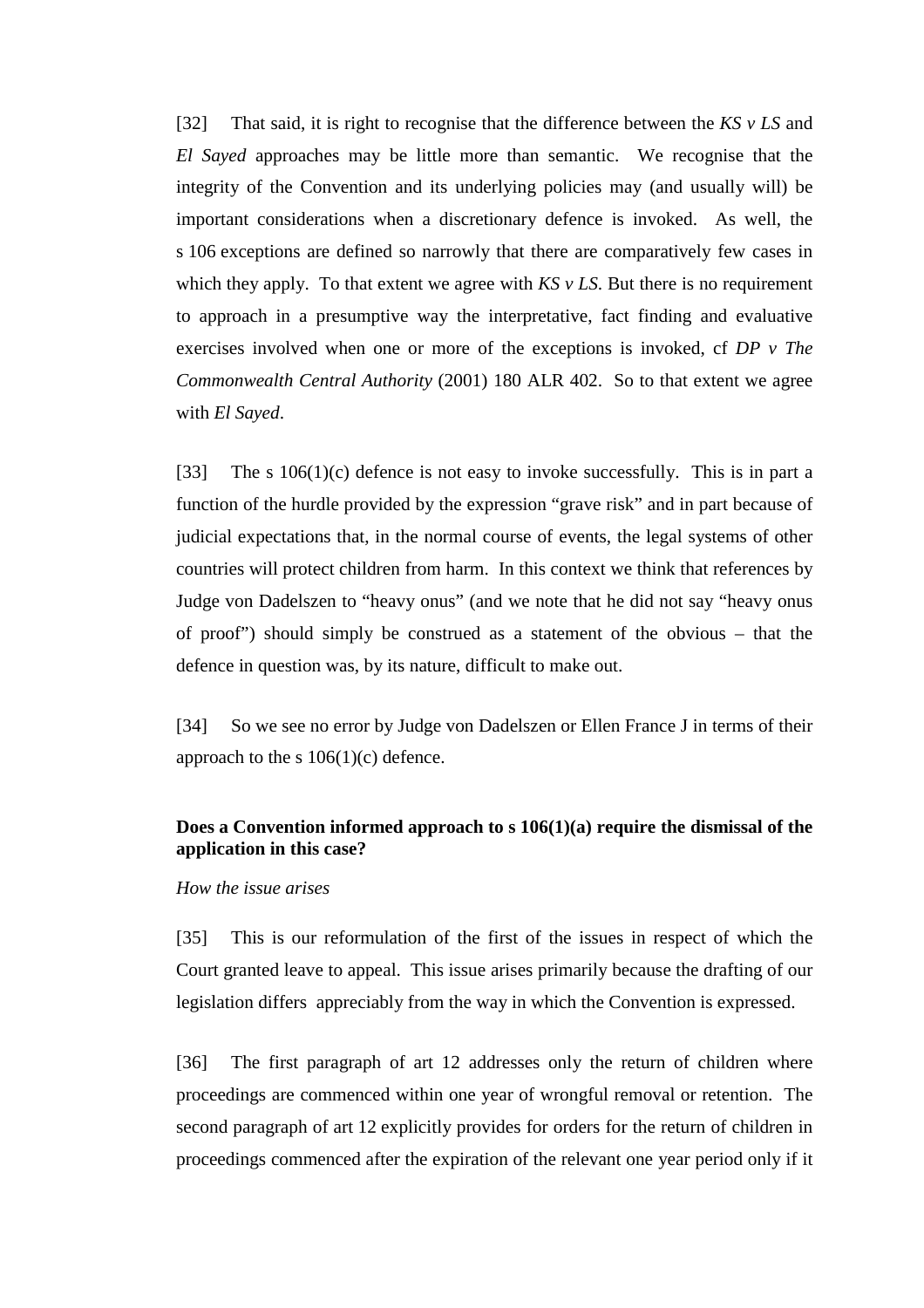has not been "demonstrated that the child is now settled in its new environment". Article 12 does not, therefore, expressly address the circumstances (if any) in which the return of "settled children" should be ordered if relevant proceedings are commenced after the expiration of the relevant one year period. Further, it is not self-evidently clear that art 18 should be read as supplementing art 12.

[37] On the other hand, on a plain words approach to s  $106(1)(a)$  of the 2004 Act, the combination of settlement in the new environment and expiry of a year since wrongful removal amounts only to a discretionary defence.

[38] Leave was granted in respect of this point because the Court which considered the leave application saw it as arguable that a Convention informed approach to s  $106(1)(a)$  required the dismissal of the application in this case.

### *The authorities*

[39] Elisa Pérez-Vera, in "The Explanatory Report to the Convention, on the Civil Aspects of International Child Abduction" (Acts and Documents of the 14<sup>th</sup> Session, Vol III, 1982) dealt with articles 12 and 18 together, "since they complement each other to a certain extent" ([106]). She went on:

107 In the first paragraph, the article brings a unique solution to bear upon the problem of determining the period during which the authorities concerned must order the return of the child forthwith. The problem is an important one since, in so far as the return of the child is regarded as being in its interests, *it is clear that after a child has become settled in its new environment, its return should only take place after an examination of the merits of the custody rights exercised over it – something which is outside the scope of the Convention*. …

…

109 The second paragraph answered to the need, felt strongly throughout the preliminary proceedings, to lessen the consequences which would flow from the adoption of an inflexible time-limit beyond which the provisions of the Convention could not be invoked. The solution finally adopted plainly extends the Convention's scope by maintaining indefinitely a real obligation to return the child. In any event, it cannot be denied that such an obligation disappears whenever it can be shown that "the child is now settled in its new environment". The provision does not state how this fact is to be proved, but it would seem logical to regard such a task as falling on the abductor or upon the person who opposes the return of the child, while at the same time preserving the contingent discretionary power of the internal authorities in this regard.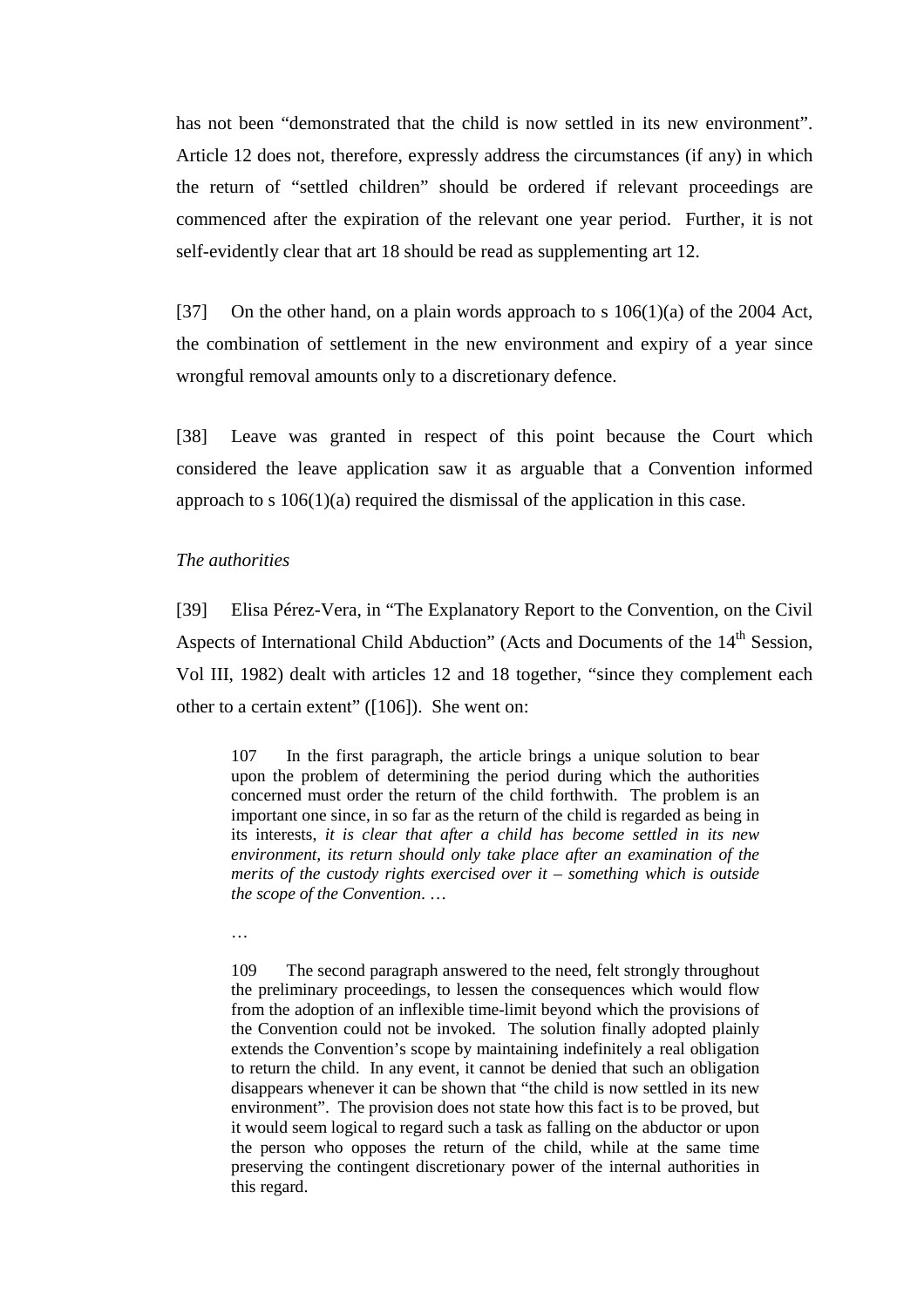112 Finally, *article 18* indicates that nothing in this chapter limits the power of a judicial or administrative authority to order the return of the child at any time. This provision, which was drafted on the basis of article 15 of the Preliminary Draft, and which imposes no duty, underlines the nonexhaustive and complementary nature of the Convention. In fact, it authorizes the competent authorities to order the return of the child by invoking other provisions more favourable to the attainment of this end. This may happen particularly in the situations envisaged in the second paragraph of article 12, i.e. where, as a result of an application being made to the authority after more than one year has elapsed since the removal, the return of the child may be refused if it has become settled in its new social and family environment. (footnotes omitted)

[40] This is also the position taken by Paul Beaumont and Peter McEleavy *in The Hague Convention on International Child Abduction* (Oxford University Press, 1999) at 204 where they state:

Of greater import is the absence of any discretion to make a return order where the judicial or administrative authorities have found the child to be settled in its new environment. That no residual power of return is specified within the Article could be regarded as a recognition of the dangers which might arise in uprooting a child for a second time, albeit in pursuance of a court order.

[41] Substantial judicial support for the view that the Convention does not envisage the return of a child settled in the new environment in proceedings commenced after the relevant one year period is provided by the judgment of Kay J in *State Central Authority v Ayob* (1997) 21 Fam LR 567, a view which he has developed extra-judicially in his article "The Hague Convention – order or chaos?" (2005) 19 Australian Journal of Family Law 245. To the same effect is the judgment of Singer J in *Re C* [2004] EWHC 1245 (Fam). The latter judgment, however, was taken to the Court of Appeal and reversed, see *Cannon v Cannon* [2005] 1 WLR 32.

[42] The primary judgment in the Court of Appeal in *Cannon* was delivered by Thorpe LJ. He referred to the authorities from England and Wales, Scotland, the United States of America, Ireland and Australia. Thorpe LJ noted that Kay J's approach in *Ayob* does not necessarily represent the state of the law in Australia given the decision of the full court of the Family Court in *Director General, Department of Community Services v M and C* (1998) 24 Fam LR 178 at [95] – [98]. Thorpe LJ concluded his survey of the international authorities by saying (at [48]):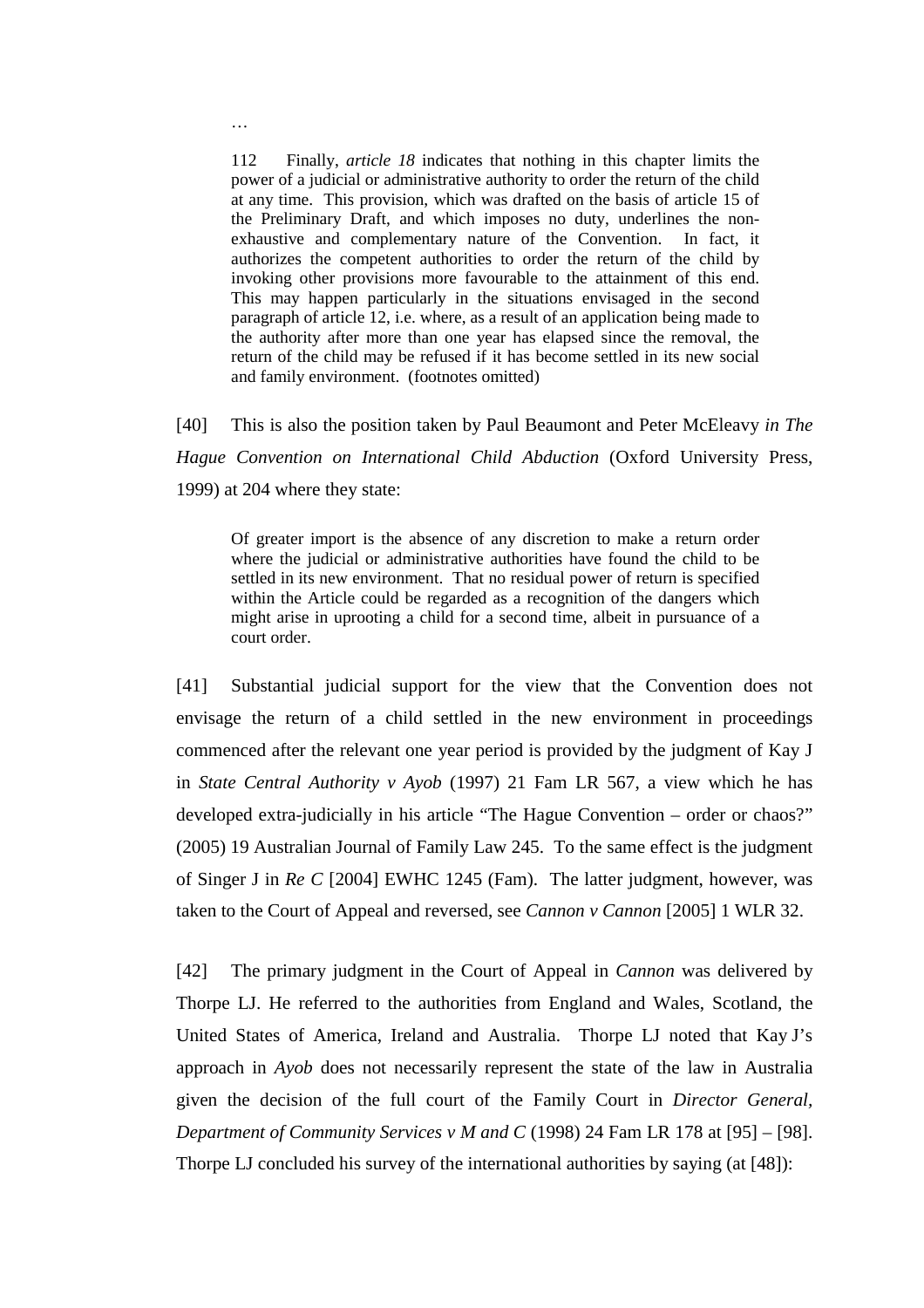[48] In summary it seems plain to me that whatever may have been the drafting intention and whatever may be the academic criticism, the global judicial community in the main construes article 18 to confer upon the court a discretion nevertheless to order return in a case where the defendant has established both that the proceedings were commenced more than twelve months after the abduction and that the child is settled in a new environment.

He then concluded at [50]:

Even if settlement is established on the facts the court retains a residual discretion to order a return under the Convention. The discretion is specifically conferred by article 18. But for article 18 I would have been inclined to have infer the existence of a discretion under article 12 … .

#### *Discussion*

[43] We see the clear trend of international judicial authority as significant. As this Court noted in *Dellabarca v Christie* [1999] 2 NZLR 548 at 551, at 100, the "Hague Convention is … designed to operate on a uniform basis between the 50 or more parties to it." We also regard the approach taken in *Cannon* as consistent with the Convention. To confer an absolute defence on abducting parents who conceal the whereabouts of children for long enough to be able to invoke s  $106(1)(a)$  would encourage abduction and concealment. As well, we can hardly ignore the way in which s  $106(1)(a)$  of the 2004 Act is expressed. The legislation gives the Court a discretion in a case such as this and it would be a strong step for this Court to say that such discretion may not be exercised in favour of an order for the return of a child in respect of whom the defence has been made out.

# *The follow up issue*

[44] In the course of the first hearing of this appeal Mr MacLean for HJ sought to expand the ground of appeal for which leave was granted by arguing that the way in which the Judge exercised his discretion was inappropriate because he treated the considerations to which he referred in [33] of his judgment (see [17] above) as trumping all other considerations. This is, in essence, a variant of the issue we have just been discussing and so intimately tied up with it that we think that we have no practical choice but to address it, as we do in the succeeding sections of this judgment.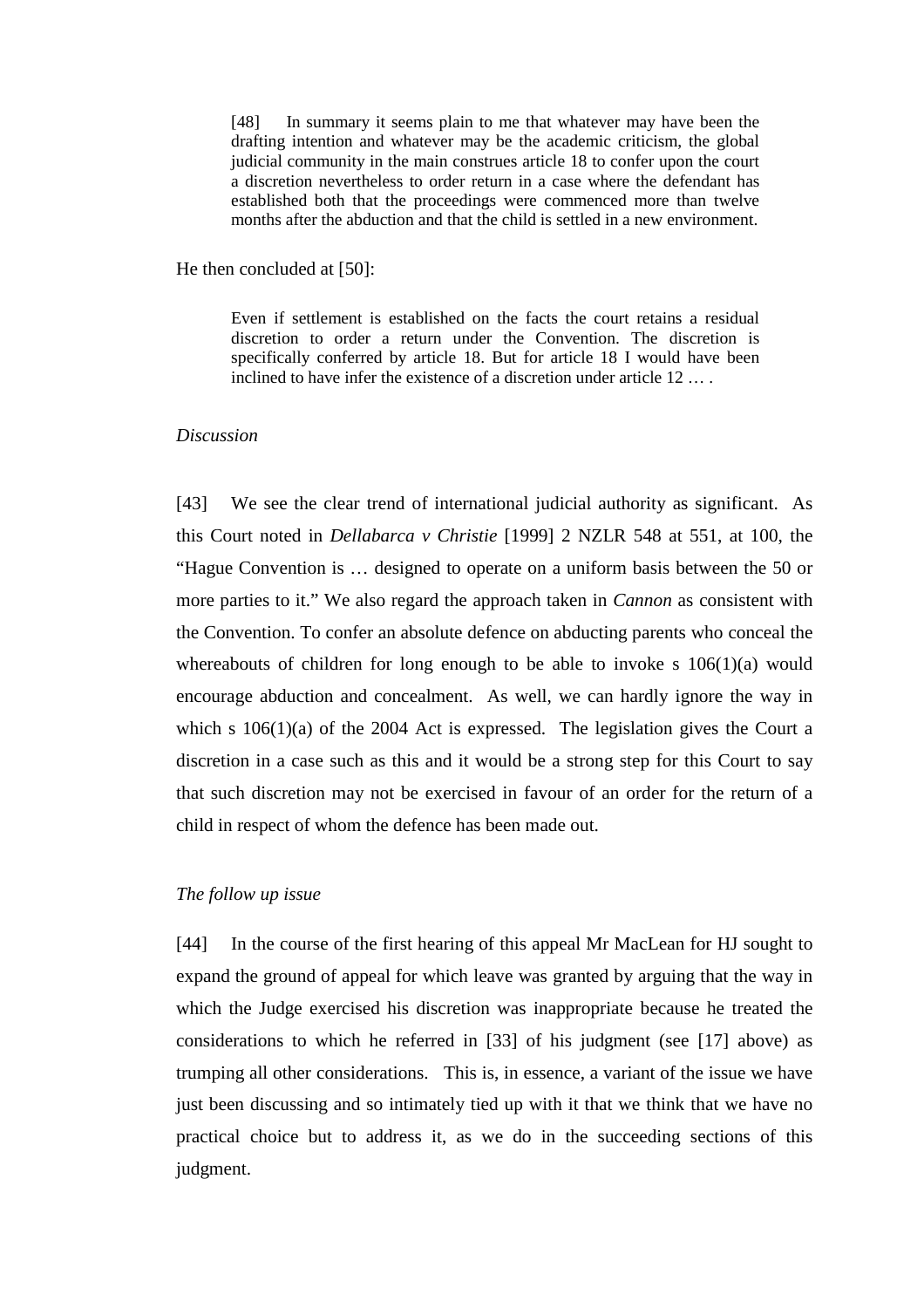# **What are the relevant discretionary considerations in determining whether to return a child when the s 106(1)(a) defence is made out?**

### *The problem*

[45] Applications for the return of children are often made after the expiry of a year from the date of wrongful removal or retention. In such a case the abducting parent will often be able to argue plausibly that the child has become settled in his or her new environment. Although the better view is that there remains a discretion to order the return of the child, the language of the Convention itself does not suggest that such return ought to be anything like automatic. On the other hand, if abducting parents are permitted to rely successfully on s  $106(1)(a)$ , this will tend to reward perhaps the worst abductors, namely those who kidnap children and disappear, and thus more generally serve to encourage the abduction of children. So there is a real problem as to how the s 106(1)(a) defence should operate.

[46] There are two aspects to the problem: the first relates to the criteria by which the courts determine the settlement issue and the second relates to the way in which the discretion under s  $106(1)(a)$  is exercised.

# *The authorities on settlement*

[47] It will be recalled that Judge von Dadelszen found that the children were settled in their new environment and that this aspect of his judgment is not challenged. Nonetheless, it is not possible to discuss the problem to which we have referred without discussing what constitutes settlement for these purposes, a point on which there has been some difference of approach between Australian and English courts.

[48] For the predominant English approach it is sufficient, at this point, to refer to the decision of Bracewell J in *Re N (Minors) (Abduction)* [1991] 1 FLR 413 at 418:

[W]hat is the degree of settlement which has to be demonstrated? There is some force, I find, in the argument that legal presumptions reflect the norm, and the presumption under the Convention is that children should be returned unless the mother can establish the degree of settlement which is more than mere adjustment to surroundings. I find that … the word "settled" in this context has two constituents. First, it involves a physical element of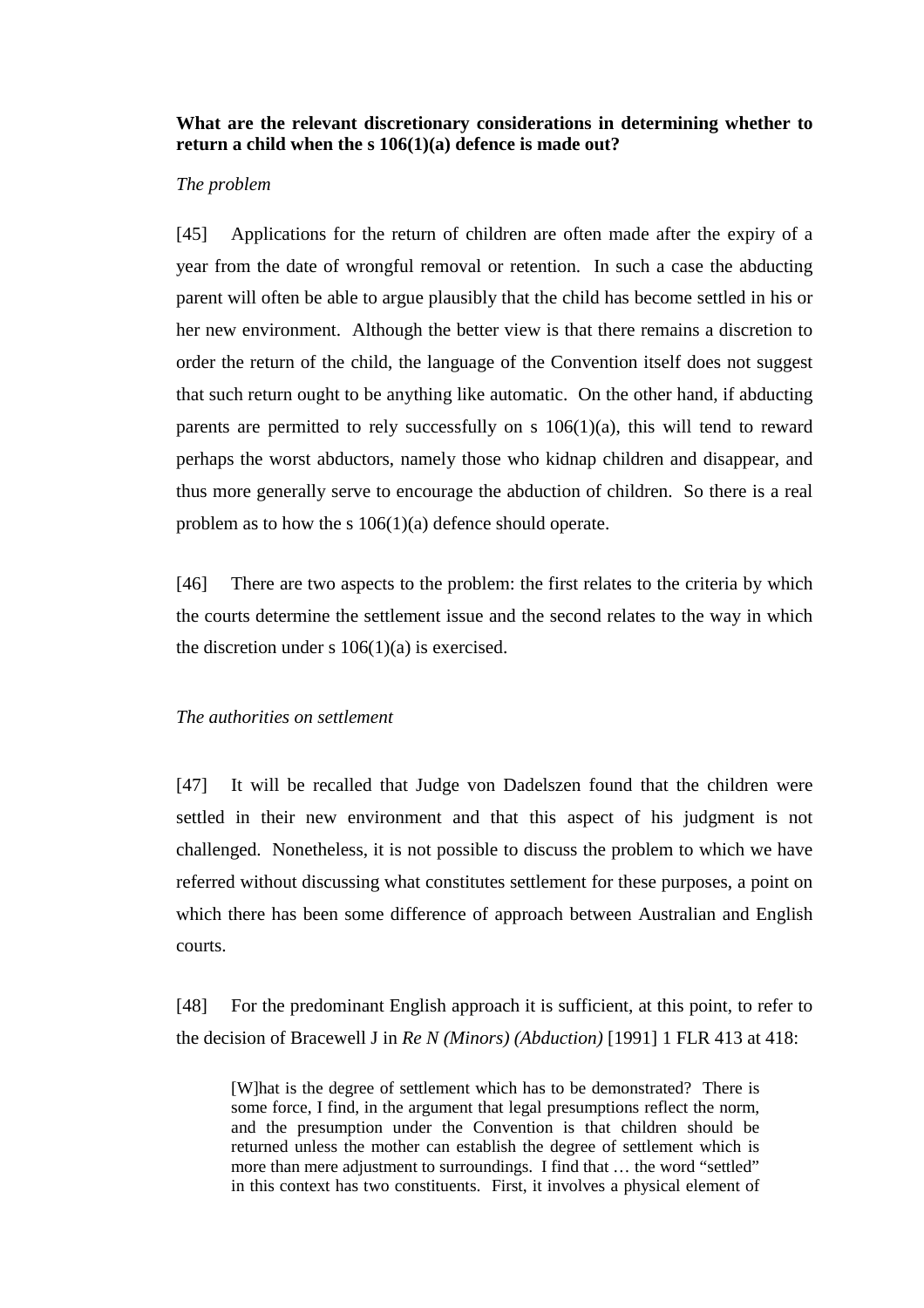relating to, being established in, a community and an environment. Secondly, I find that it has an emotional constituent denoting security and stability.

[49] The corresponding approach of the Australian courts issue has varied. Initially the approach favoured by Bracewell J was adopted, see *Graziano v Daniels* (1991) 14 Fam LR 697. But the current position is as stated by the Family Court of Australia in *Townsend v Director-General, Department of Families, Youth and Community Care* [1999] FamCA 285 where Ellis ACJ and Chisholm J gave the following reasons why the Bracewell J test was no longer the law of Australia:

[31] In the present appeal, both parties accepted that the word "settled" should be given its ordinary meaning. …

…

[33] …[T]he notion that the abductor "must establish the degree of settlement which is more than mere adjustment to surroundings" suggests that there are *degrees* of settlement, only some of which satisfy the legislative requirement. It thereby suggests a more exacting test than the regulation actually requires. It may also be taken to imply that matters which would demonstrate adjustment to the environment are somehow irrelevant or to be discounted. The suggested contrast with "mere adjustment to surroundings" thus tends in our view to complicate the issue and distract the court from the task of determining whether the child is settled in his or her new environment.

[34] Secondly, it could be misleading to say that "settled" has two constituent elements, one physical and one emotional. While the various matters mentioned in the quoted passages are undoubtedly relevant, the analysis of the term into those two distinct components is unhelpful in our view. There are numerous ways in which the various relevant matters could be categorised. One might, for example, include "educational" as a separate category. The two-component categorisation adopted in *Graziano* might lead trial judges to approach the task in a way different from that required by the words of the Act. It could, especially in finely-balanced cases, affect the weight to be attached to various matters.

[35] In our view, therefore, insofar as *Graziano* suggests that the test for whether a child is "settled in his or her new environment" requires a degree of settlement which is more than mere adjustment to surroundings, or that the word "settled" has two constituent elements, a physical element and an emotional constituent, it represents a gloss on the legislation and should not be regarded as accurately stating the law.

[50] An abducting parent who has been on the run with the child, perhaps living under a false name in the new country, will not find it easy to establish that the child was settled in his or her new environment. The problems the abducting parent might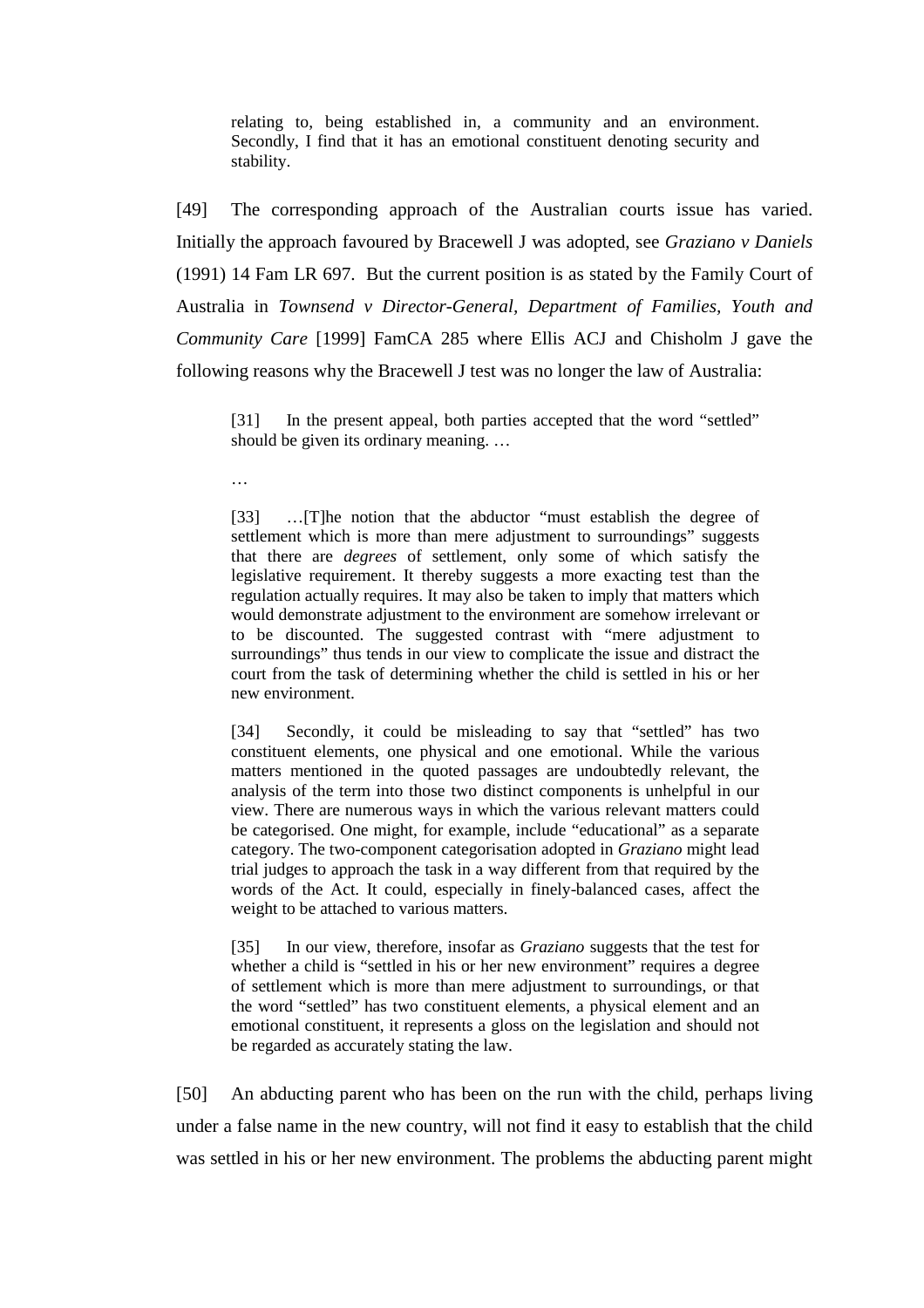face in this regard are illustrated by the remarks of Wilson J in *Re L (Abduction: Pending Criminal Proceedings)* [1999] 1 FLR 433 at 441:

The mother might or might not have demonstrated that the children were now settled in their new environment. The proposition is harder to demonstrate than at first appears. In *Re S (A minor) (Abduction)* [1991] 2 FLR 1, 24C, Purchas LJ described what was required as a long-term settled position; and in *Re N (Minors) (Abduction)* [1991] 1 FLR 413, 418C, Bracewell J observed that the position had to be as permanent as anything in life could be said to be permanent. Whether a Danish mother who has been present with the children for a year only because it has been a good hidingplace and who faces likely extradition proceedings could demonstrate the children's settlement in England within the meaning of those authorities is doubtful.

[51] Sometimes courts have gone further and held that "time in hiding" should be ignored in determining settlement. An example of this approach is provided by the judgment of Bracewell J in In *Re H (Abduction: Child of Sixteen)* [2000] 2 FLR 51 at 54:

It is the case, looking at the relative dates, that these proceedings were commenced after the expiration of the period of one year from the date of removal. It is, in my judgment, necessary to consider why the proceedings were so delayed. That, in my opinion, is relevant to the question of settlement because it was made plain in the case of *Re L (Abduction: Pending Criminal Proceedings)* [1999] 1 FLR 433, 441 that time in hiding cannot go to establish settlement and it is not good law for the abducting parent to be able to say 'well, I have managed to evade the wronged parent; I have managed to hide my address and whereabouts of the children and I am going to rely on that in advance of the argument that the children have been so long in the jurisdiction that they have now settled in that environment and the court should exercise a judgment not to return them to the original jurisdiction'. Further, in that context it is relevant to consider when the father knew of the whereabouts of the children.

I am satisfied that the father first knew of the children's whereabouts in December 1998 when he received a letter from K. Even if the mother wrote in May 1998 and whether or not the father received such a letter, it does not, in my judgment, affect this aspect of the case because the mother did not set out her address and indicated that she would be staying in England for at least a few months. At that date, on any view of the matter, the mother was making representations which did not constitute a determination to remain permanently in this jurisdiction. It was in fact misleading as far as the father was concerned, because I am satisfied that when the mother wrongfully removed the children she intended to stay permanently within this jurisdiction but had no intention of so informing the father. The mother in effect was playing ducks and drakes with the father. She did not disclose her address and she did not inform the school in Australia that she was removing the children. When K did inform the father of the address shortly thereafter there was a removal to another address, and plainly, on the totality of the evidence, the mother was unwilling to have any meaningful contact with the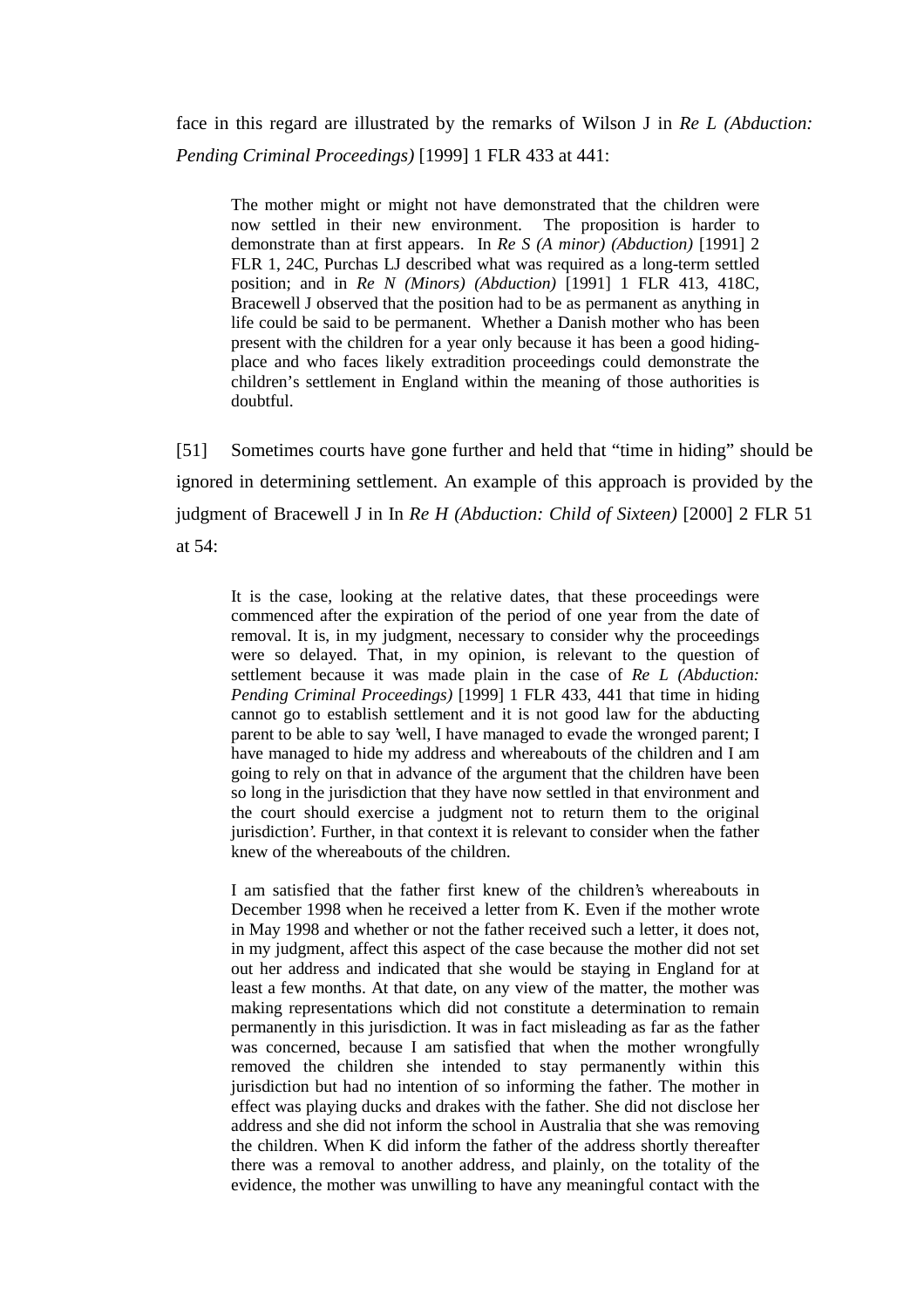father or to give him any information which might assist him to take any proceedings in relation to the children. Having regard to the fact, as I find, that the father did not know the whereabouts of the children until December 1998, it follows that within 12 months of that time he did in fact bring proceedings. That is a relevant matter in considering whether or not the children had settled. I find that the mother cannot, in the circumstances of this case, rely upon the settlement of the children in this jurisdiction.

[52] In the United States an "equitable tolling" approach (broadly similar to that applied by Bracewell J in *Re H*) has been adopted. An example is provided *Furnes v Reeves* 362 F 3d 702 (11th Circuit, 2004). There the child had been abducted by the mother in May 2001, was finally located by the father in March 2002, and the application was filed in November 2002. The Court concluded that time had begun to run in March 2002, so that the application was filed within one year:

We agree with the district court that equitable tolling may apply to ICARA [International Child Abduction Remedies Act 1988] petitions for the return of a child where the parent removing the child has secreted the child from the parent seeking return. See *Mendez Lynch v. Mendez Lynch*, 220 F. Supp.2d 1347,1362-63 (M.D.Fla. 2002) (holding that equitable tolling applied to ICARA petitions because otherwise "a parent who abducts and conceals children for more than one year will be rewarded for the misconduct by creating eligibility for an affirmative defense not otherwise available"); see *also Ellis v. General Motors Acceptance Corp*., 160 F.3d 703, 706 (11th Cir. 1998) ("Unless Congress states otherwise, equitable tolling should be read into every federal statute of limitations."); *Young v. United States*, 535 U.S. 43, 122 S. Ct. 1036, 1040 (2002) ("It is hornbook law that limitations periods are customarily subject to equitable tolling, unless tolling would be inconsistent with the text of the relevant statute.") (citations and internal quotation marks omitted). Accordingly, we conclude that the one-year period of limitations began from the date that Plaintiff F. confirmed J.'s location in the United States, in March 2002 at the earliest. See *Bocquet v. Ouzid*, 225 F.Supp.2d 1337, 1348 (S.D. Fla. 2002) (concluding in ICARA case that one-year limitation period did not begin until date petitioner confirmed the child's residence in the United States).

[53] We are not attracted by the equitable tolling approach (and thus equally not attracted to an absolute rule that time spent in hiding does not count). We do not see the s 106(1)(a) defence as being one of limitation. Rather the defence is one of substance, a point which is quite apparent from Pérez-Vera report.

[54] The latest word on the effect of concealment on determining settlement comes from Thorpe LJ in *Cannon*:

[49] I reject Miss Ball's submission that Article 12(2) was drafted specifically, if not exclusively, to deal with concealment cases and thus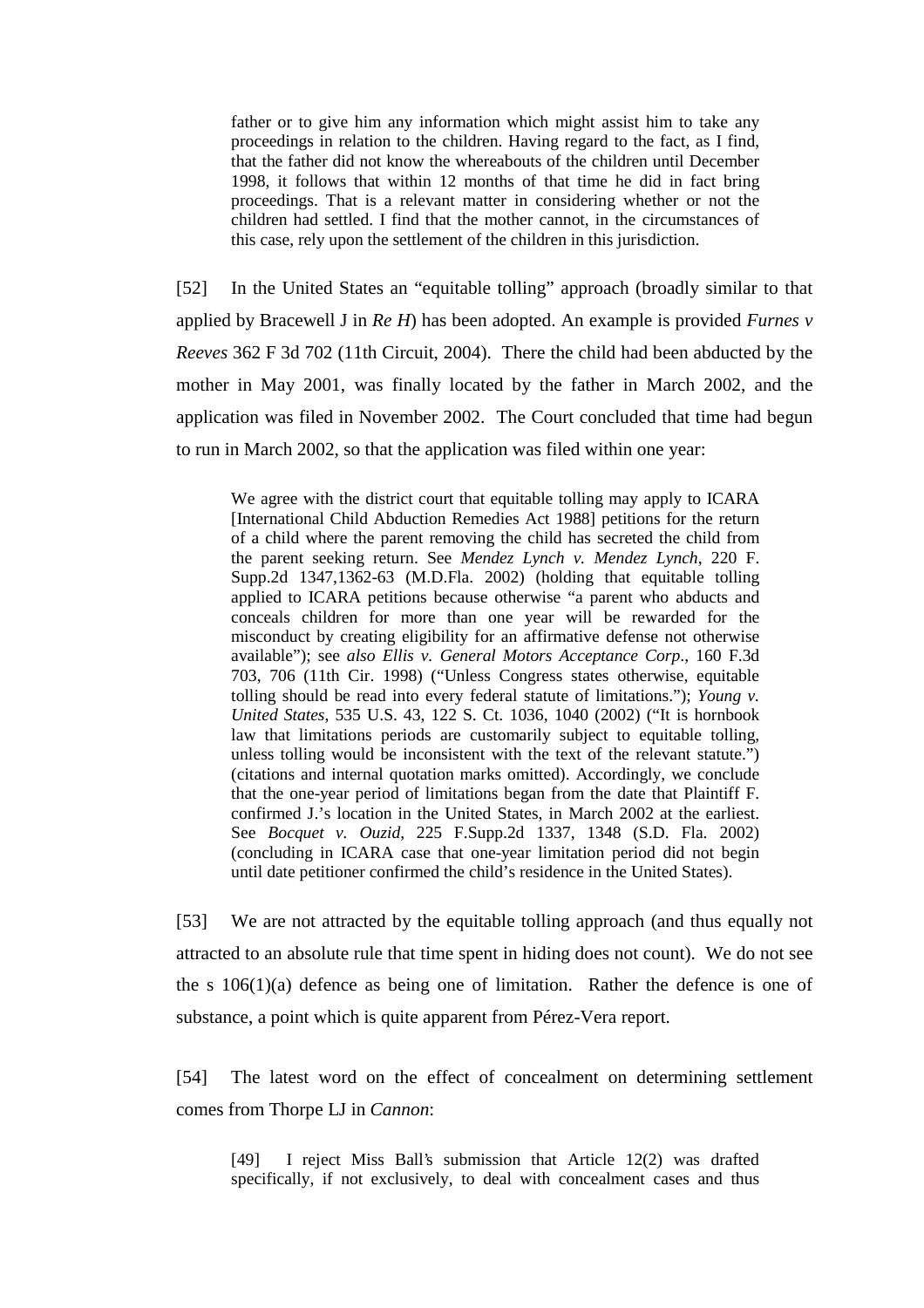inferentially did not intend judges to use the fact of concealment to override the provisions of Article 12(2). In my experience there have been many cases where the Article 12(2) time limit has been breached without any acquiescence on the part of the plaintiff or concealment on the part of the defendant. Many potential plaintiffs are entirely ignorant of the existence of the Convention. They may be unable to afford legal advice. They may seek the aid of local lawyers who are incompetent, slothful or generally unfamiliar with remedies in this specialist field. Accident or illness may disrupt the pursuit of the Convention's remedies. Furthermore there are many jurisdictions without fully effective Central Authorities. Not all Central Authorities are as experienced, well resourced and effective as the Central Authorities of the three jurisdictions of the United Kingdom.

[50] There must be at least three categories of case in which the passage of more than twelve months between the wrongful removal or retention and the issue of proceedings occurs. First there are the cases demonstrating, for whatever reason, a delayed reaction, short of acquiescence, on the part of the left behind parent. In that category of case the court must weigh whether or not the child is settled and whether nevertheless to order return having regard to all the circumstances, including the extent of the plaintiff's delay and his explanation for delay. On the other side of the case there may be no misconduct on the part of the defendant beside the wrongful removal or retention itself.

[51] In other cases concealment or other subterfuge on the part of the abductor may have caused or contributed to the period of delay that triggers Article 12(2). In those cases I would not support a tolling rule that the period gained by concealment should be disregarded and therefore subtracted from the total period of delay in order to ascertain whether or not the twelvemonth mark has been exceeded. That seems to me to be too crude an approach which risks to produce results that offend what is still the pursuit of a realistic Convention outcome.

[53] In his skeleton argument for the hearing below Mr Nicholls offered this conclusion: -

> Each case should be considered on its own facts, but it will be very difficult indeed for a parent who has hidden a child away to demonstrate that it is settled in its new environment and thus overcome the real obligation to order a return.

[53] I would support that conclusion. A broad and purposive construction of what amounts to "settled in its new environment" will properly reflect the facts of each case, including the very important factor of concealment or subterfuge that has caused or contributed to the asserted delay. There are two factors that I wish to emphasise. One relates to the nature of the concealment. The other relates to the impact of concealment on settlement.

[54] Concealment or subterfuge in themselves have many guises and degrees of turpitude. Abduction is itself a wrongful act, in that it breaches rights of custody, but the degree of wrong will vary from case to case. Furthermore abduction may also be a criminal offence in the jurisdiction where it occurred. The abductor may have been prosecuted, convicted, and even sentenced in absentia. There may be an international arrest warrant passed to Interpol to execute either in respect of a conviction and sentence.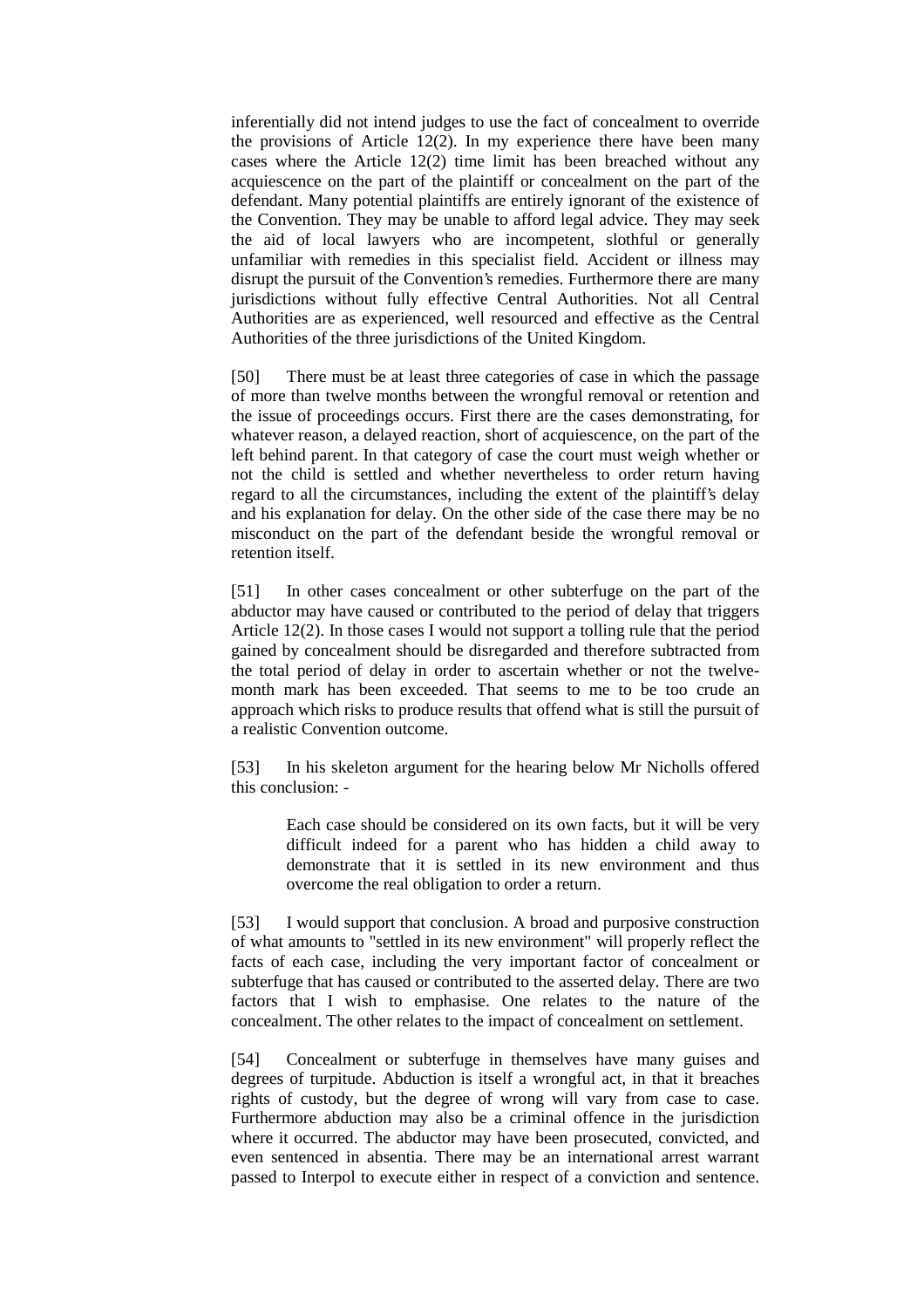The abductor may have entered the jurisdiction of flight without right of entry or special leave. The abductor may therefore be, or may rapidly become, an illegal immigrant.

[55] At this point I would draw a parallel between an assertion that a child has become settled in a new environment and our case law regarding the acquisition of habitual residence. There is obvious common ground between proving that a child is settled in a new environment and proving the acquisition of an habitual residence in a new environment. The decision of Sir George Baker P in *Puttick v. Attorney General* [1980] Fam 1 clearly establishes that a fugitive from foreign justice will not acquire habitual residence in this jurisdiction simply by reliance on a temporal period during which the claimant has outwitted authority.

[56] This brings me to the second factor namely the impact of concealment or subterfuge on an assertion of settlement within the new environment. The fugitive from justice is always alert for any sign that the pursuers are closing in and equally in a state of mental and physical readiness to move on before the approaching arrest.

[57] This consideration amongst others compels me to differ from the opinion of the Full Court in Australia rejecting the previous acknowledgment that there were two constituent elements of settlement, namely a physical element and an emotional element. To consider only the physical element is to ignore the emotional and psychological elements which in combination comprise the whole child. A very young child must take its emotional and psychological state in large measure from that of the sole carer. An older child will be consciously or unconsciously enmeshed in the sole carer's web of deceit and subterfuge. It is in those senses that Mr Nicholls' proposition holds good.

[58] There will often be a tension between the degree of the abductor's turpitude and the extent to which the twelve-month period has been exceeded. Obviously the present case illustrates the possibility that the considerable turpitude of the mother's conduct will be outweighed by the quality of the false environment and the years of history that it has achieved. It is of course an injustice to the deprived father that the longer the deprivation extends the less his prospects of achieving a return. The other side of the same coin is that the longer the mother persists in her deceit the more likely she is to hold her advantage. Not only does she increase her chances of resisting an application for a return order but she also complicates the process of reintroducing the father into the child's life and reduces the prospects of ever restoring the relationship that might have been between father and daughter but for the lost years.

[59] The third category of case might be termed manipulative delay, by which I mean conduct on the part of the defendant which has the intention and effect of delaying the issue of proceedings over the twelve-month limit. An instance is the Canadian case of *Lozinska v Bielwaski* [1998] 56 OTC 59. In ordering the return of the child the court held that the father had engineered the delay in the proceedings in order to invoke Article 12(2). The court accordingly ruled he could not take advantage of the delay he had created. In this category of case the rejection of the defence comes closer to the application of a principle of disregard than to arriving at the same result by a broad and purposive construction of the asserted settlement. Such an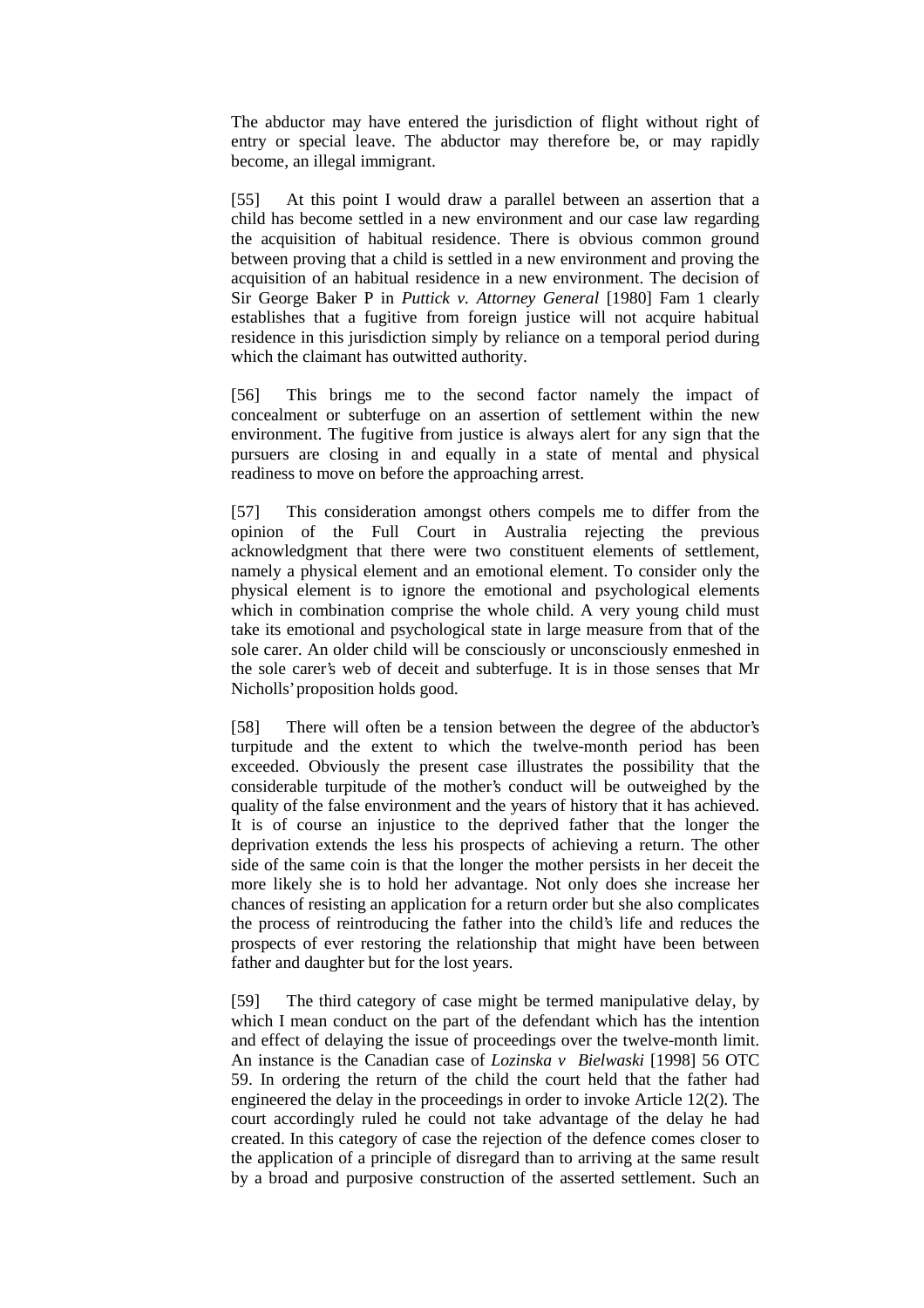approach is consistent with that taken to a defence under Article 13(b): an abducting primary carer cannot create a defence by relying on circumstances that flow from his or her refusal to return with the abducted child: see *Re C (A Minor) (Abduction)* [1989] 1 FLR 403.

[55] There is much more that could be said on the subject of settlement, see for instance Dicey & Morris *The Conflict of Laws*  $(13<sup>th</sup>$  ed, Sweet & Maxwell, London) at [19-096] and Beaumont and McEleavy, supra. But given that this issue is primarily of only contextual relevance in the present case, it is sufficient for us to say that we consider the approach taken by Thorpe LJ to be appropriate and one which ought to be followed in New Zealand. This is effectively for the reasons which he has given.

# *The s 106(1)(a) discretion*

[56] It will be recalled that in *Cannon* Thorpe LJ described the discretion to return a child in circumstance in which s  $106(1)(a)$  applies as being "residual" and saw it as primarily based on art 18 of the Convention. It will likewise be recalled that this provides:

The provisions of this Chapter [which includes arts 12 and 13] do not limit the power of a judicial or administrative authority to order the return of the child at any time.

[57] Once the discretion is seen in this light, it is perfectly clear that there is no scope for a presumption in favour of return when the s  $106(1)(a)$  defence is made out. Indeed, it may even be that the reverse applies, that cases in which an order for return will be made will be the exception and not the rule and that the applicant seeking such an order should be expected to show good reason why the discretion should be exercised in his or her favour. Once an application for return falls to be determined on the basis of art 18, it might be thought that the best interests of the child are at least a relevant and perhaps a controlling consideration

## *Has it been shown that the Family Court exercised its discretion wrongly?*

[58] Despite the repetition, it is helpful to refer again to the Judge's explanation in this case as to why he exercised his discretion in favour of return: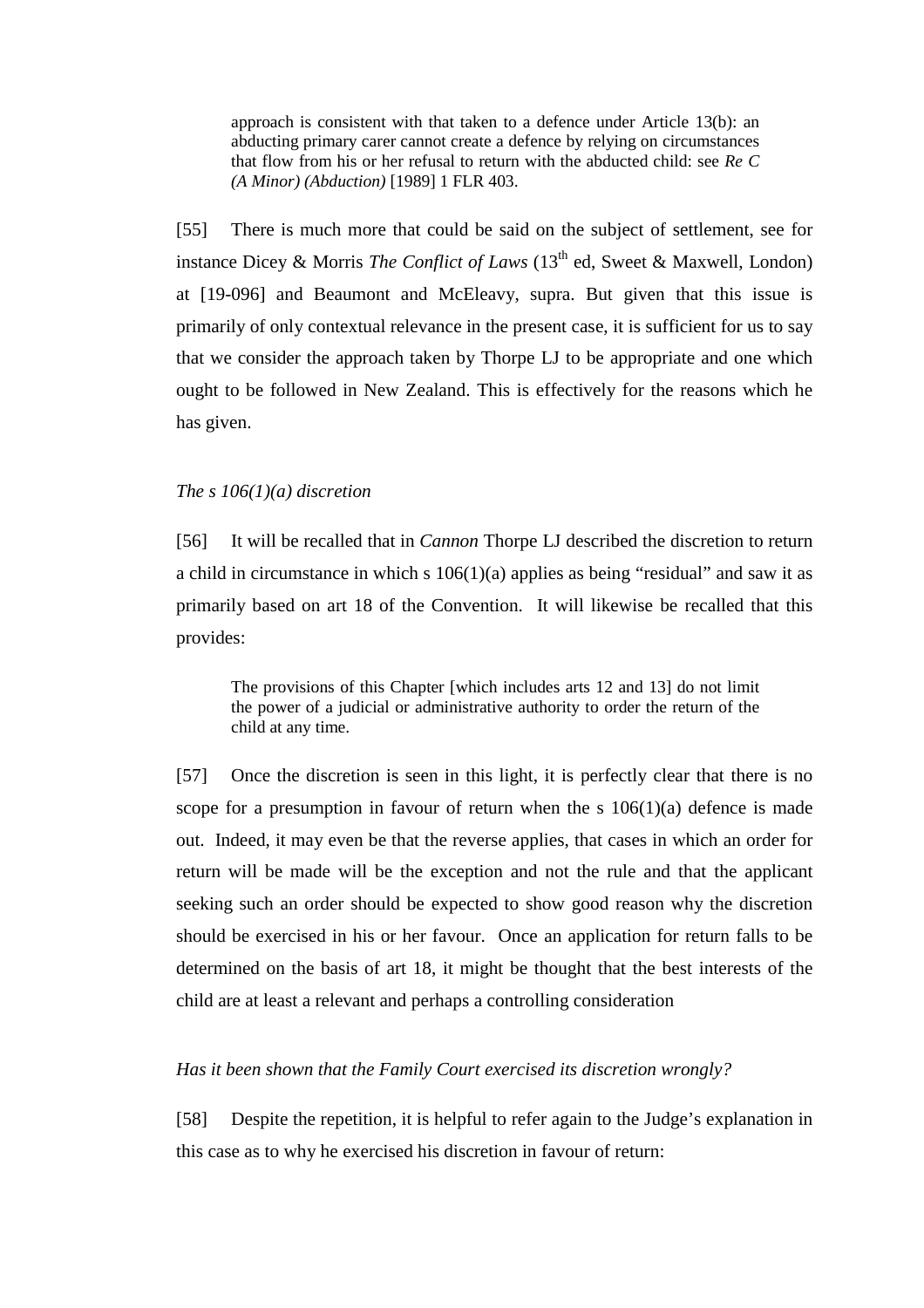[32] In this case it is very tempting to exercise that discretion in the mother's favour. The children are well settled in New Zealand after what must have been a difficult time when they were in Australia, largely, it appears, as a result of their father's behaviour.

[33] However, it cannot be right to permit the integrity of the Convention to be undermined in circumstances where a defence is only available as a result of this mother's own actions.

[34] The mother left Australia without advising the children's father. She failed to let him know where she was for more than a year after leaving. As I hope has been made clear, I am not satisfied that it was reasonable for her to expect the father to find out the children's whereabouts through her brother.

[59] In light of what we consider to be the appropriate approach to s  $106(1)(a)$ , these reasons do not provide an appropriate basis for ordering return of the children. Leaving children in New Zealand who are "well settled" does not undermine "the integrity of the Convention" – given that an order to return children in these circumstances depends upon the exercise of a "residual discretion" and is provided for in art 18.

[60] Importantly HJ did nothing which could be regarded as "manipulative delay" as discussed by Thorpe LJ in *Cannon* at [59] of his judgment. We do not see her actions as causing the critical delay in the commencement of proceedings which has enabled her now to invoke s 106(1)(a).

# **The appropriate orders**

[61] On the assumption that the s  $106(1)(a)$  defence is made out, we can see no basis upon which the resulting discretion (based as it must be primarily on art 18 of the Convention) could appropriately be exercised in favour of return. Once it is recognised that the case is not subject to the duty to order return created by art 12 and that HJ has not been guilty of manipulative delay, there is no policy reason for ordering return. In the particular circumstances of this case, there is no other reason which could fairly warrant return.

[62] It may be that Judge von Dadelszen's approach to the discretion was affected by his approach to settlement which was not as rigorous as *Cannon* would suggest